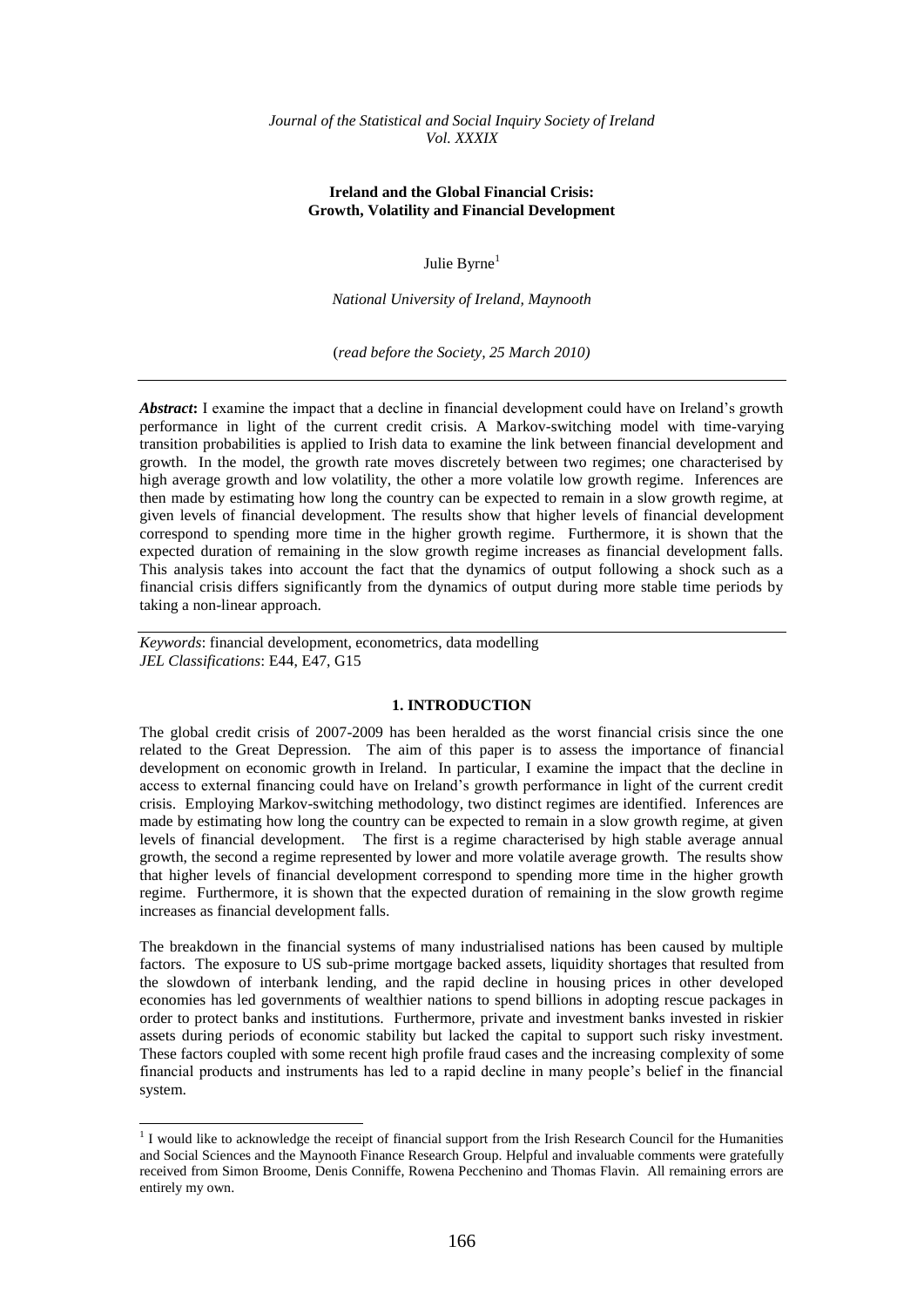Following the unprecedented boom enjoyed by the Irish economy, the global financial meltdown coupled with a collapse in house prices and the domestic building industry has thrust Ireland into recession. Ireland"s twin crisis in banking sector and public finances has intensified the impact of current global downturn. Honohan and Lane (2009) argue that Ireland is particularly exposed to the effects of the crisis for three reasons (1) the domestic banking crisis, (2) a loss in wage competitiveness, and (3) a tax structure that is too reliant on the boom periods.

An ESRI article entitled "Recovery Scenarios for Ireland" released in May 2009 indicates that, given a world recovery in 2010, the recession would lead to a permanent loss of GDP of 10%. Resolving the banking crisis is essential for even this level of recovery (Bergin et al, 2009). Kelly & Everett (2004) focus on the benefits that financial sector developments brought to the economy during the Celtic Tiger era. Rapid growth in credit resulted in the rapid increase in the private sector credit/GDP ratio. They note that the banks ability to respond to private sector demand for credit depends on the availability of funds. Currently, access to funds is limited due to falling confidence in the banking system and decreased interbank lending. In 2009, ratings agency Standard & Poor"s downgraded both Bank of Ireland and Allied Irish Banks long-term credit ratings despite the governments €7 billion injection.

Since the beginning of the decade, in particular, 2005-2007, there was a property bubble due to the easy availability of credit and, because of this, bank exposure escalated. From 2003 onwards, Ireland"s property boom was increasingly financed by foreign borrowing and banks continued to ease loan conditions (Honohan, 2009). The banks have been accused of contributing to the upward spiral of property prices by loose lending practices. House prices stabilised in 2007 and the bubble burst in 2008. By the first quarter of 2009, house prices had fallen by 23% compared with the second quarter of 2007, and the number of housing loans approved fell by 73%. Volatility in project returns and adverse selection increases during periods of macroeconomic instability, making banks more risk averse. The dramatic decline in property prices has added to the banking crisis.

During the boom, there was also an unprecedented expansion of construction driven growth (CBFSAI, 2009). Almost 13% of the Irish workforce is employed in the construction industry and over 9% of Irish GNP arises from construction (C.S.O. Quarterly National Accounts, 2008). The contraction of the construction industry has impacted heavily to Ireland"s increasing unemployment rate.

In boom times, Ireland"s international competitiveness fell as wages rapidly increased, leaving the country particularly vulnerable. During this period, soaring growth and revenue surpluses resulted in tax cuts and increasing public expenditure that could not be sustained. The IMF warned that "seemingly unstoppable growth masked serious imbalances". They also noted that, well before the crisis began, Irish public finances had developed serious structural weaknesses. Honohan and Leddin (2006) point out that the government has expanded spending in line with revenue during boom years and curtailed spending during downturns. They argue that "Ireland finds itself with less fiscal leeway than if it had held a tight belt in the overheating period 1999-2000".

According to the IMF annual report on Ireland (June 2009), Irish banks could face losses of  $635$  billion which corresponds to 20% of GDP. However, the real figure could turn out to be over double that. NAMA estimates impaired loans to be approximately  $\epsilon$ 77 billion. The fall in the growth rate is expected to be the largest of all industrial nations, an expected drop of 13.5% between 2008-2010. After that, recovery is foreseen at only a modest rate of about 1% in 2011, increasing to 2.5% annually in 2012-2015. It is also noted in the report that maintaining lower wages is required to negate Ireland"s cost disadvantage.

In the space of a few short years Ireland, has transformed from an economy that has been much admired for its growth performance to one that is at risk of collapse. This analysis shows that maintaining a high level of financial development is a key component of economic growth. The remainder of the paper proceeds as follows. Section 2 provides further motivation behind this study and reviews the related literature, section 3 examines the data while section 4 defines the model. The results are presented in section 5, policy implications are discussed in section 6 and section 7 concludes.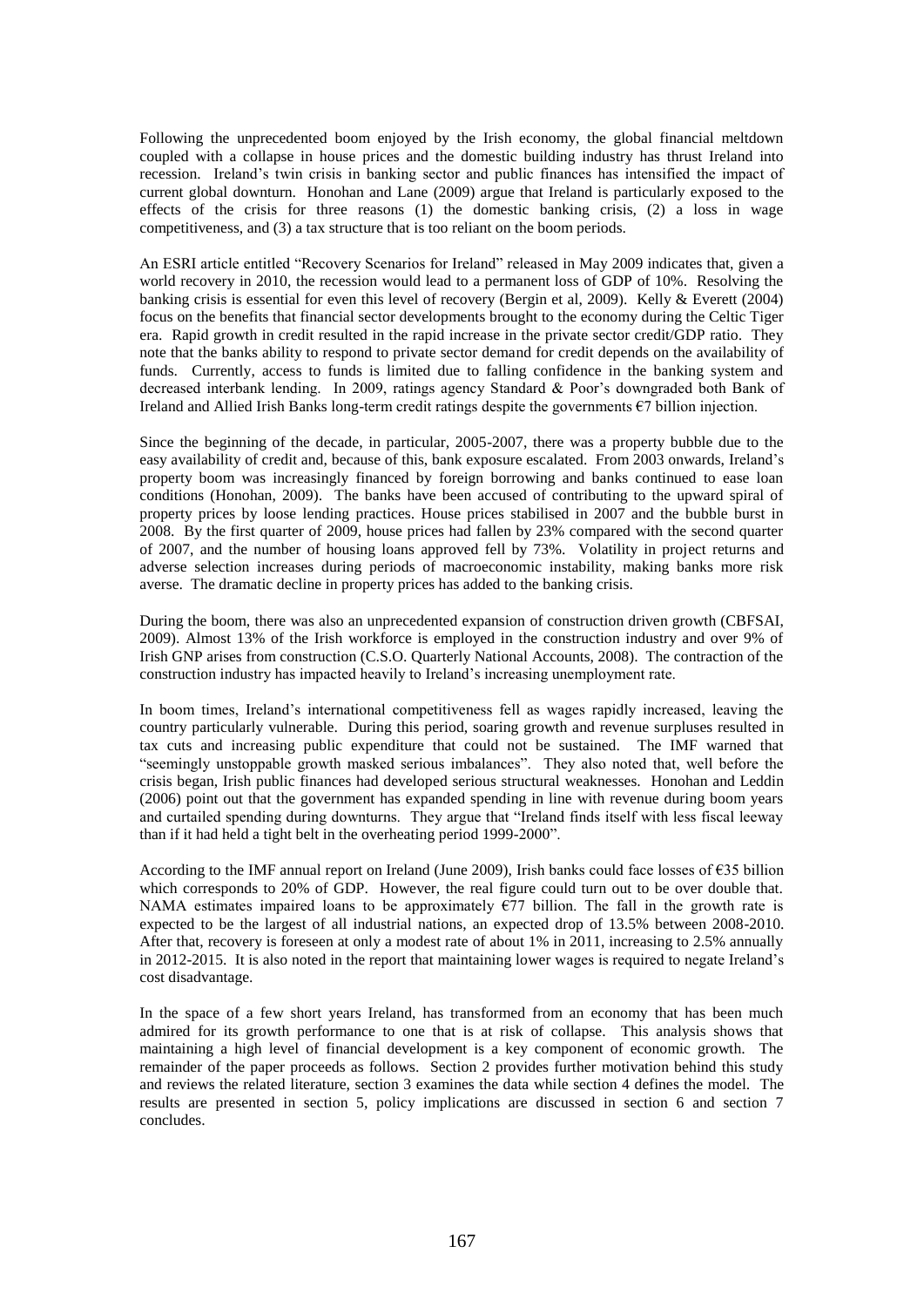# **2. MOTIVATION AND RELATED LITERATURE**

The relationship between financial sector development and economic growth is a widely researched area. Global financial markets are becoming increasingly integrated and changes in economic activity can have a strong impact on financial systems. Financial constraints that hamper firm and industrial expansion can be reduced through increased financial development. Financial development also influences several factors that drive growth such as technological innovations and savings and investment decisions. Several cross-country studies have found a positive correlation between financial development and growth (Goldsmith, 1969; King & Levine, 1993; Levine, Loyaza & Beck, 2000). Industry level data has also been used to examine the effect of financial development on growth and Wurgler (2000) finds that countries with higher levels of financial development increase investment more in growing economies. One of the issues when examining financial development and growth is that of directionality. One could argue that as countries improve their rate of economic growth, financial development is likely to take place. Joan Robinson (1952) remarked that "where enterprise leads, finance follows'. Demetriades  $&$  Hussein (1996) find the relationship between growth and financial development to be bi-directional.

In a study confined to the case of Ireland, Kelly & Everett (2004) focus on the benefits that financial sector developments brought during the Celtic Tiger era. Rapid growth in credit resulted in the rapid increase in the private credit sector/GDP ratio. Investment growth rates that averaged over fifteen per cent during the boom period have declined slightly during the 2001-2003 period.

Increasing trade and financial integration has increased the effect that a shock in one country has on another. There is an abundance of literature that finds evidence in support of increasing co-movements between the business cycles of different countries. Frankel & Rose (1998) find a higher correlation in the business cycle among countries with close trade links. They also find that small open economies are more sensitive to the transmission of shocks. Artis et al (1995) examine the international nature of the cyclical component of the classical business cycle and find evidence in support of business cycle regimes. They also endorse the notion of the presence of asymmetry in the cycles; there is a bigger drop in output during a period of recession than there is a rise in output in times of expansion. Increased co-movement among business cycles is supported by the empirical evidence. It is extremely rare for recessions to be confined to a single country. Being a small open economy coupled with the fact that a huge proportion of Ireland"s GDP arises from exports, Ireland is markedly exposed to a global crisis. Furthermore, membership to the European Single Market increases the likelihood of comovements in the business cycle due to the high nature of monetary policy correlation among member states. Coinciding with the global crisis, Ireland was dealing with the consequences of the end of the house price and construction industry bubbles. During peak times, the banks borrowed heavily from abroad to fund the demand for soaring house prices leading to heavy net debt.

Business cycle theory itself is based on the fluctuations of GDP around its mean. The importance of credit constraints in explaining the business cycle was initially explored by Bernanke (1983), Friedman (1986), and Eckstein  $\&$  Sinai (1986). The intuition behind the hypothesis that financial development is important when examining the business cycle is that a binding credit constraint makes it harder to smooth consumption. Bernanke & Gertler (1995) develop an overlapping generations model where financial market imperfections lead to temporary shocks in net worth to be magnified and persistent. Kiyotaki & Moore (1997) examine the impact of credit constraints and find the constraint to be more binding when the economy faces a negative shock. Their model performs very well in times of crisis when the volatility of the growth rate is high. Mendoza (2001) develops a Small Open Economy model that predicts periods of stability and periods of high volatility in the presence of two credit constraints; one internal and one external, that are only periodically binding. Aghion et al (2003) show both theoretically and empirically that growth is reduced in credit-constrained economies.

Jacobsen et al (2002) examine the relationship between the financial sector, private saving and growth in the U.S. They find that the relationship is characterised by regime shifts and that the timing of the shifts coincide with changes in financial regulation and market structure.

The growth rate of a country evolves in a non-linear manner. When describing the features a useful model of the real world should incorporate, Stirzaker (2005) remarks 'they must be sufficiently complicated to describe complex systems, but they must also be sufficiently simple for us to analyse them". Pritchett (2000) highlighted the limitations of the use of cross-sectional and panel data in the study of economic growth. The conventional framework of a single set of explanatory variables may not capture the growth process adequately and it is preferable to include the possibility of structural change in the analysis. Regime switching models, in which the parameters move discretely between a fixed number of regimes, with the switching controlled for by an unobserved state variable have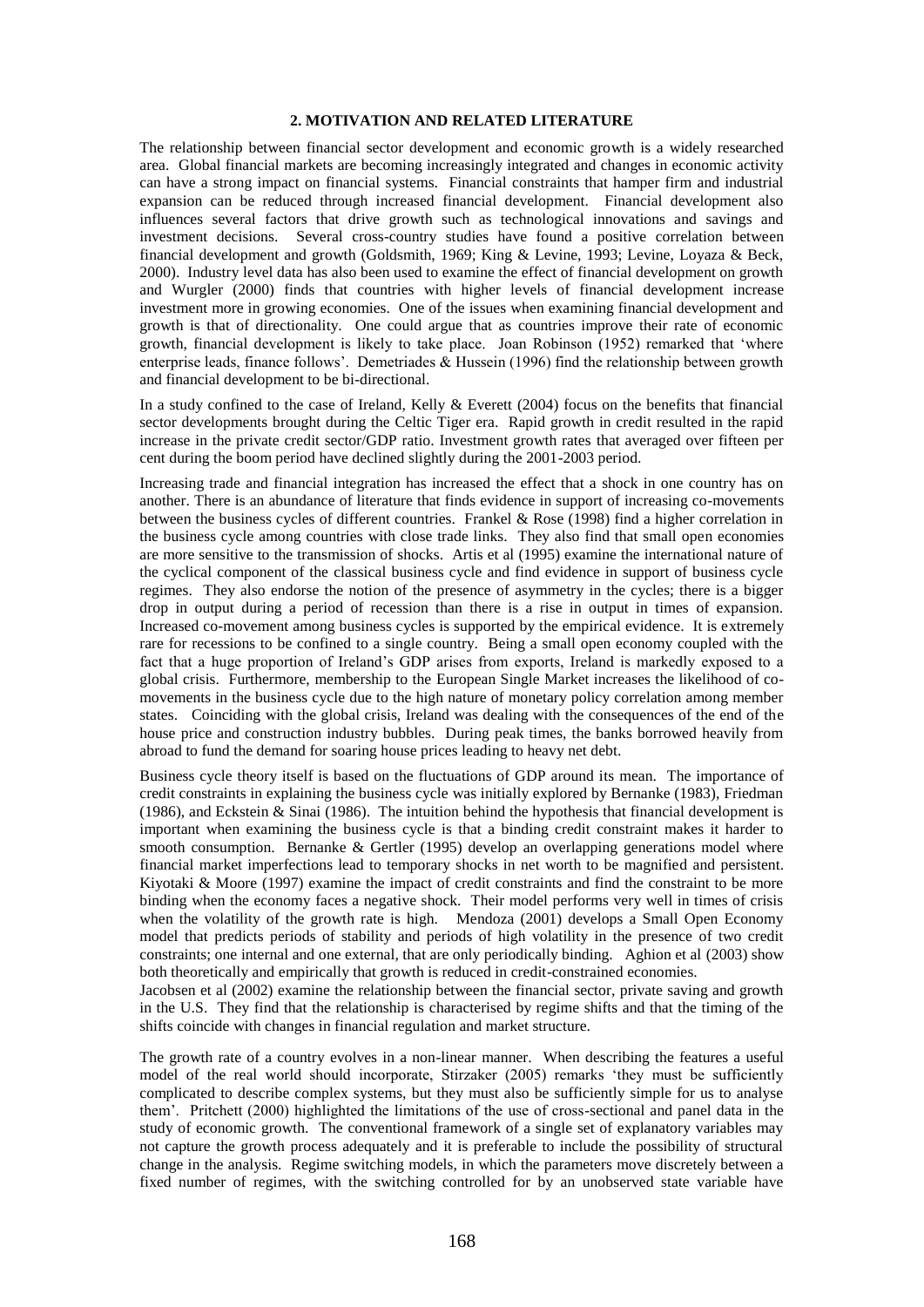become popular in econometrics. In the Markov-switching model introduced by Goldfeld and Quandt (1973), the latent state variable controlling the regime shifts follows a Markov-chain.

The Markov-switching approach adopted by Hamilton (1989, 1990) assumes the existence of several states of an economy with growth rates and volatilities differing in each state. For simplicity, suppose there are favourable states; that is states with high growth rates, and unfavourable states, with low or negative growth rates. Then a nation"s economic progress will depend on the amount of time spent in favourable states relative to the amount of time spent in unfavourable states. In this approach, the key parameters requiring estimation are the transition probabilities. That is, the likelihood of remaining in a particular state or moving to a different one.

Subsequent to Hamilton's (1989) article, numerous authors have employed the Markov-switching methodology to model regime change. Indeed, the regime switching approach has proved productive in many other fields of economic research. In applied economics, and especially in financial economics, it is often plausible to assume that parameters do not remain constant over the entire sample period. For example, a random variable observed over time and assumed normally distributed may change mean and variance from  $(\mu_1, \sigma_1^2)$  to  $(\mu_2, \sigma_2^2)$  at some point, or a relationship  $y_t = a_1 + b_1 x_t + e_t$  may transform to  $y_t = a_2 + b_2x_t + e_t$ . In fact, there may be several change points with corresponding parameter changes. If the change points are known estimates of the parameters, estimation by maximum likelihood, or other methods, is straightforward. Estimation is just conducted within each period. However, if the change points are unknown *a priori* the estimation problem is much more complex. Markov switching models were developed for this situation and are probably the most frequently applied of approaches. Some examples are the gilt-equity yield ratio (Brooks and Persand, 2001), labour market recruitment (Storer, 1996), the effects of oil prices on U.S. GDP growth (Raymond and Rich, 1997), risk-return tradeoffs in emerging markets (Chang and Ho, 2007) and business cycle fluctuations (Diebold et al (1994); Engel and Hakkio (1994); Moolman (2003)). The model"s strength lies in its flexibility because it is capable of capturing changes in the variance between state processes, as well as changes in the mean. In order to examine the relationship between growth, volatility and financial development in Ireland, I apply a time-varying Markov-switching model to Irish data using the methods proposed by Hamilton(1989), and Diebold et al (1994). The model assumes that growth rates follow a non-linear stationary process. Non-linearities arise because the process is subject to a discrete shift in mean and possible variance. Each regime has its own dynamics. One of the main advantages of the model is its ability to model series that have irregular cycles. The model is characterised by a number of distinct and discrete regimes within which different model parameters apply. The model periodically switches from one regime to another and these switches represent structural changes occurring in the process that is being modelled.

# **3. DATA**

Since 2008, Ireland"s private sector credit/GDP ratio has been falling. Table 1 shows the Financial Development Report and Index for 2008. By 2008, Ireland was ranked  $14<sup>th</sup>$  in the Financial Development Index. The results from my analysis show that maintaining financial development plays an important role in determining economic growth.

| Rank | Country            | Score $(1-7)$ | Rank | Country        | Score $(1-7)$ |
|------|--------------------|---------------|------|----------------|---------------|
| 1    | U.S.               | 5.85          | 11   | Australia      | 4.98          |
| 2    | U.K.               | 5.83          | 12   | Spain          | 4.90          |
| 3    | Germany            | 5.28          | 13   | Switzerland    | 4.75          |
| 4    | Japan              | 5.28          | 14   | <b>Ireland</b> | 4.72          |
| 5    | Canada             | 5.26          | 15   | Norway         | 4.66          |
| 6    | France             | 5.25          | 16   | U.A.E.         | 4.61          |
| 7    | Sweden             | 5.23          | 17   | Belgium        | 4.56          |
| 8    | Hong Kong          | 5.23          | 18   | Austria        | 4.55          |
| 9    | <b>Netherlands</b> | 5.22          | 19   | Korea (Rep)    | 4.55          |
| 10   | Singapore          | 5.15          | 20   | Malaysia       | 4.48          |

**Table 1: Financial Development Index, 2008**

Source: World Economic Forum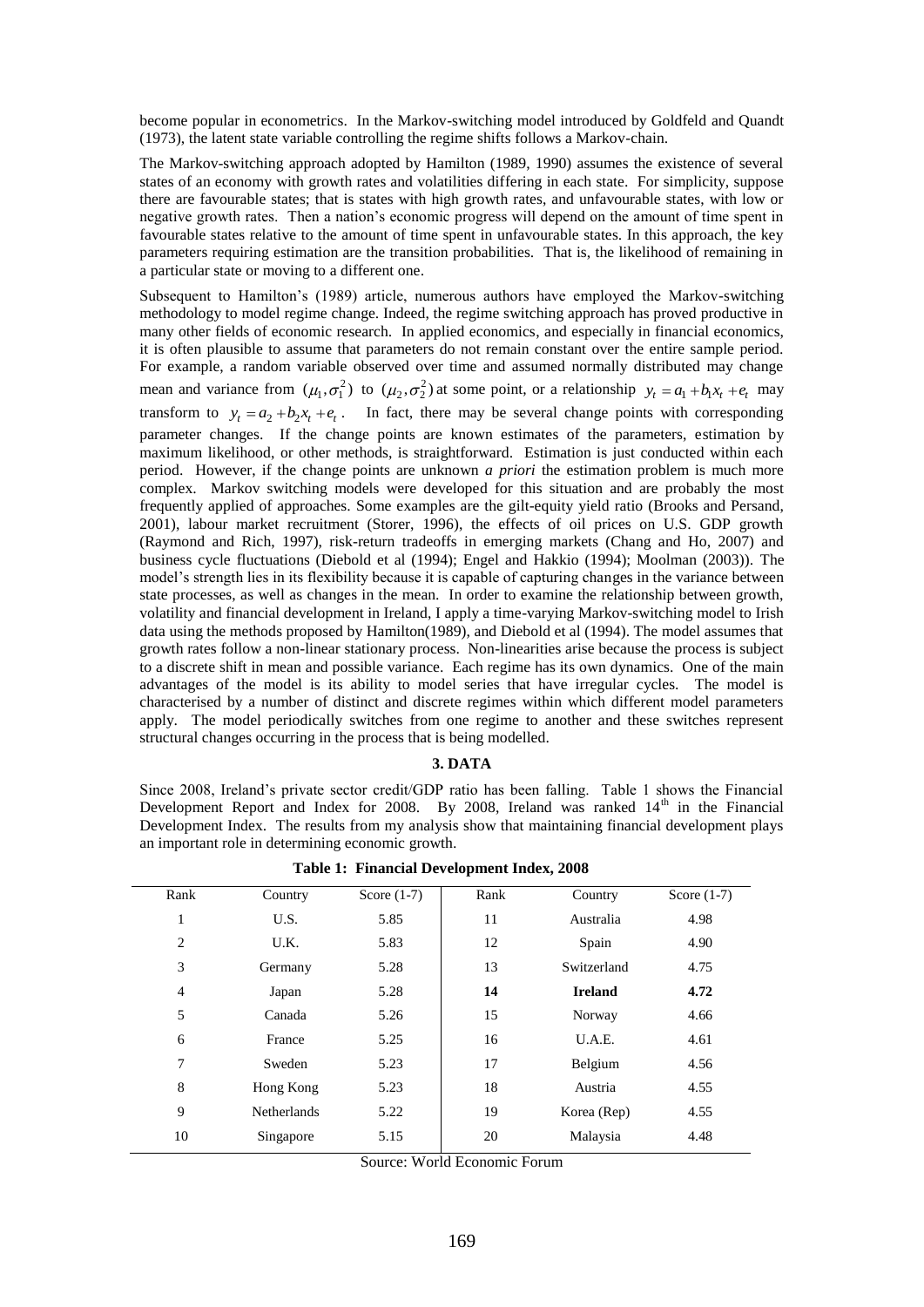The first issue to address is how to measure financial development. Because there are no concrete definitions as to what financial development is, measuring financial development is a difficult procedure. Although financial development has generally been found to promote growth, the indicators used as a proxy require some interpretation. Beck and Levine (2004) found that both financial markets and banks have a positive and significant impact on growth, even when control variables were added to their model. Loayza and Ranciere (2006) use a panel error-correction model to estimate both the short-run and long-run effects of financial development on growth. They use domestic credit by banks and other financial institutions as a percentage of GDP as their financial development variable, and show that the relationship between financial variables and growth is positive and significant in the long-run. Favara (2003) uses domestic credit by banks and other financial institutions as a percentage of GDP and finds a strong positive relationship between growth and financial development.

Although many different variables have been used to investigate the relationship between financial development and growth, there are some limitations to all of them. Beck et al (2000) have used liquid liabilities, the ratio of commercial to central bank assets, and private credit in their analysis. However, because liquid liabilities include deposits by one financial intermediary to another, the possibility of double counting arises. The ratio of commercial to central bank assets used by King and Levine (1993) does not account for the effectiveness of banks in researching firms, easing transactions, providing risk management and mobilising savings. Kelly and Mavrotas (2003) used three different types of financial sector development indicators to examine the impact of financial development on private savings in India. The measures used were

- 1. The ratio of deposit money assets to central bank assets, which gives an indication of the relative size of the financial sector.
- 2. The ratio of liquid liabilities to GDP, which gives an idea of the absolute size of the financial sector.
- 3. The ratio of private credit by deposit money banks and other financial institutions to GDP, which gives an indication of the activity of financial intermediaries.

Private credit as a ratio of GDP is the preferred measure of financial development in recent literature (for example, Aghion et al (2003); Arellano et al (2008)). It has been argued that companies are more productive and grow faster when there is more long-term finance available to them (Caprio and Demirguc-Kunt, 1997). Lie et al (1998) found that financial development, measured by the ratio of private credit to GDP, contributed to falling inequality and increases the average income of 80% of the population. The ratio of private credit/GDP is a measure of financial depth and concentrates on credit issued by financial intermediaries other than the central bank. It includes the value of all credit that financial intermediaries issue to the private sector as a share of GDP. The measure can be interpreted as a way of channelling savings from financial institutions to investors. Figure 1 compares the levels of GDP/capita in Ireland since 1970 with corresponding levels of private credit/GDP. The graphs show that the two series move together. The correlation coefficient is 0.978 which is indicative of a positive relationship between financial development and growth.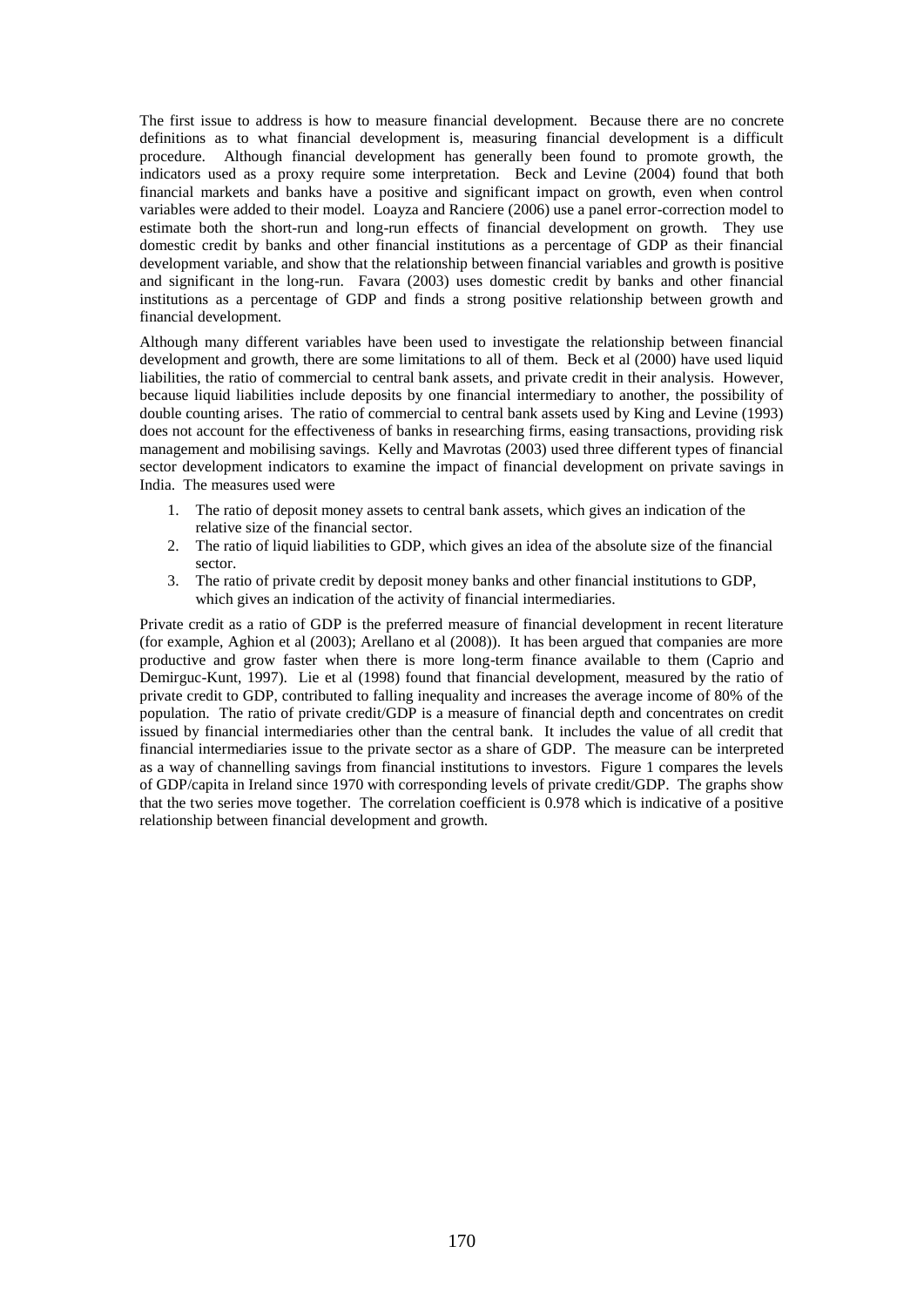



Ireland: Level of Financial Development 1970-2004

l GDP/Capita 1970-2004



As previously mentioned, one of the reasons put forward for Ireland"s current financial crisis is the easy availability of credit during the boom. Therefore, when analysing the impact of financial development on the Irish growth rate, using the private credit/GDP ratio alone is not sufficient. Therefore I follow Kelly and Mavrotas (2003) and use three measure of financial development: the ratio of liquid liabilities to GDP, the ratio of deposit money assets to central bank assets, and the ratio of private sector credit to GDP. The data is obtained from the Financial Structure Dataset (updated 2009). Table 2 shows the measures of financial development used in this analysis. I give each of the three measures an equal weighting in the model in order to obtain a more complete measurement of financial development.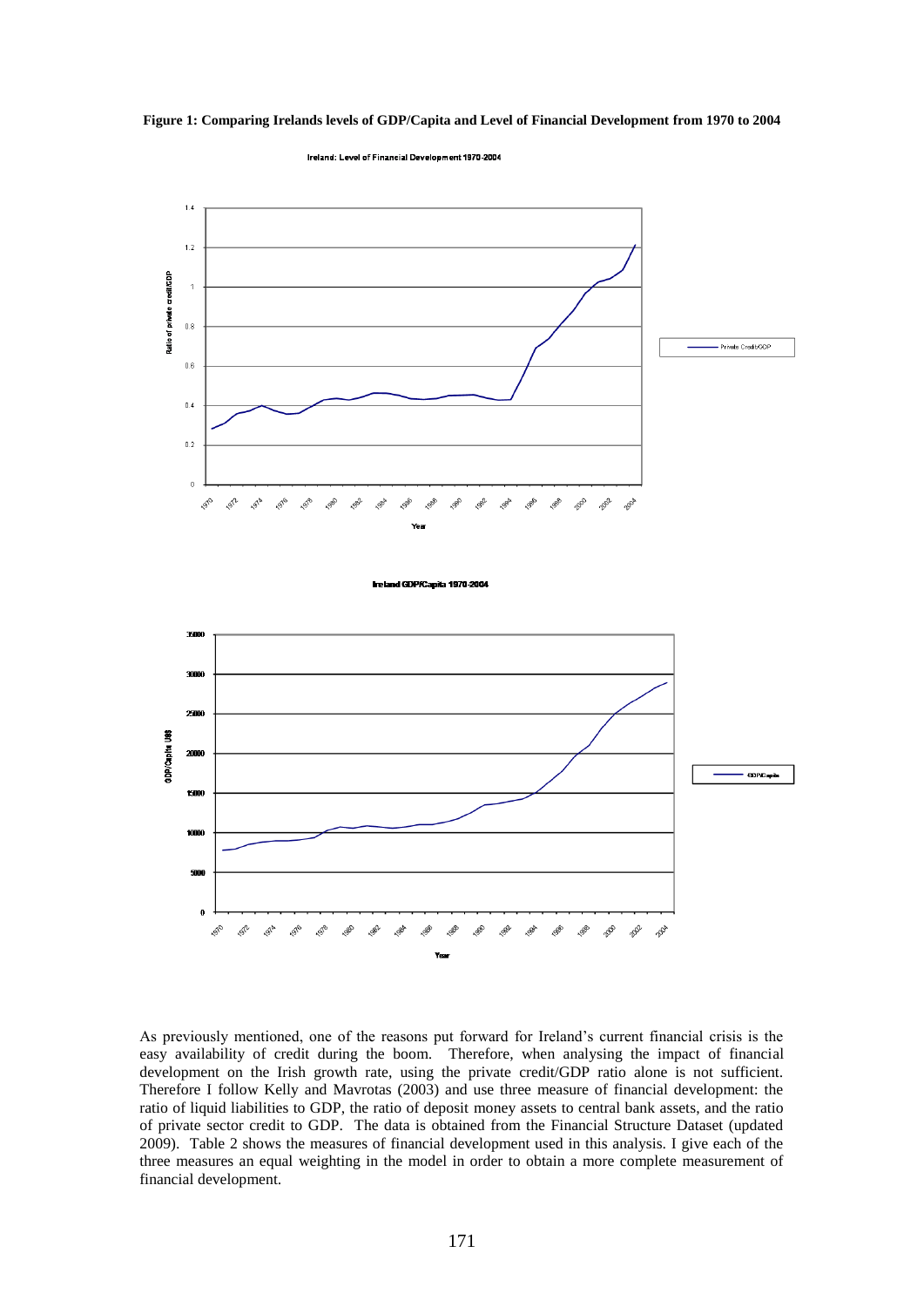| Year | Liquid<br>Liabilities/GDP | Private Credit/GDP | Deposit Money<br>Assets to Central |
|------|---------------------------|--------------------|------------------------------------|
|      |                           |                    | <b>Bank Assets</b>                 |
| 1960 | 0.49                      | 0.32               | 0.97                               |
| 1961 | 0.49                      | 0.31               | 0.97                               |
| 1962 | 0.49                      | 0.31               | 0.97                               |
| 1963 | 0.49                      | 0.31               | 0.97                               |
| 1964 | 0.49                      | 0.31               | 0.97                               |
| 1965 | 0.49                      | 0.32               | 0.94                               |
| 1966 | 0.49                      | 0.32               | 0.93                               |
| 1967 | 0.49                      | 0.31               | 0.93                               |
| 1968 | 0.49                      | 0.31               | 0.95                               |
| 1969 | 0.49                      | 0.30               | 0.96                               |
| 1970 | 0.49                      | 0.28               | 0.93                               |
| 1971 | 0.49                      | 0.31               | 0.97                               |
| 1972 | 0.49                      | 0.36               | 0.97                               |
| 1973 | 0.49                      | 0.37               | 0.96                               |
| 1974 | 0.49                      | 0.40               | 0.97                               |
| 1975 | 0.49                      | 0.38               | 0.95                               |
| 1976 | 0.49                      | 0.36               | 0.93                               |
| 1977 | 0.49                      | 0.36               | 0.96                               |
| 1978 | 0.49                      | 0.40               | 0.96                               |
| 1979 | 0.49                      | 0.43               | 0.94                               |
| 1980 | 0.49                      | 0.44               | 0.94                               |
| 1981 | 0.49                      | 0.43               | 0.95                               |
| 1982 | 0.49                      | 0.44               | 0.95                               |
| 1983 | 0.50                      | 0.46               | 0.96                               |
| 1984 | 0.49                      | 0.46               | 0.95                               |
| 1985 | 0.49                      | 0.45               | 0.96                               |
| 1986 | 0.45                      | 0.44               | 0.96                               |
| 1987 | 0.44                      | 0.43               | 0.97                               |
| 1988 | 0.44                      | 0.44               | 0.96                               |
| 1989 | 0.42                      | 0.45               | 0.97                               |
| 1990 | 0.41                      | 0.45               | 0.97                               |
| 1991 | 0.44                      | 0.46               | 0.98                               |
| 1992 | 0.44                      | 0.44               | 0.98                               |
| 1993 | 0.47                      | 0.43               | 0.98                               |
| 1994 | 0.51                      | 0.43               | 0.99                               |
| 1995 | 0.59                      | 0.55               | 0.99                               |
| 1996 | 0.70                      | 0.69               | $\mathbf 1$                        |
| 1997 | 0.71                      | 0.74               | $\mathbf{1}$                       |
| 1998 | 0.73                      | 0.81               | $\mathbf{1}$                       |
| 1999 | 0.76                      | 0.88               | $\mathbf{1}$                       |
| 2000 | 0.79                      | 0.97               | $\mathbf{1}$                       |
| 2001 | 0.78                      | 1.03               | $\mathbf{1}$                       |
| 2002 | 0.77                      | 1.04               | $\mathbf{1}$                       |
| 2003 | 0.79                      | 1.09               | $\mathbf{1}$                       |
| 2004 | 0.83                      | 1.21               | $\mathbf{1}$                       |
| 2005 | 0.88                      | 1.42               | $\mathbf{1}$                       |
| 2006 | 0.94                      | 1.65               | $\mathbf{1}$                       |
| 2007 | 0.98                      | 1.84               | 1                                  |

# **Table 2 Indicators of Financial Development**

The data for the growth rate is taken from the Penn World Tables 6.3 and is the growth rate of GDP/Capita from 1960-2007.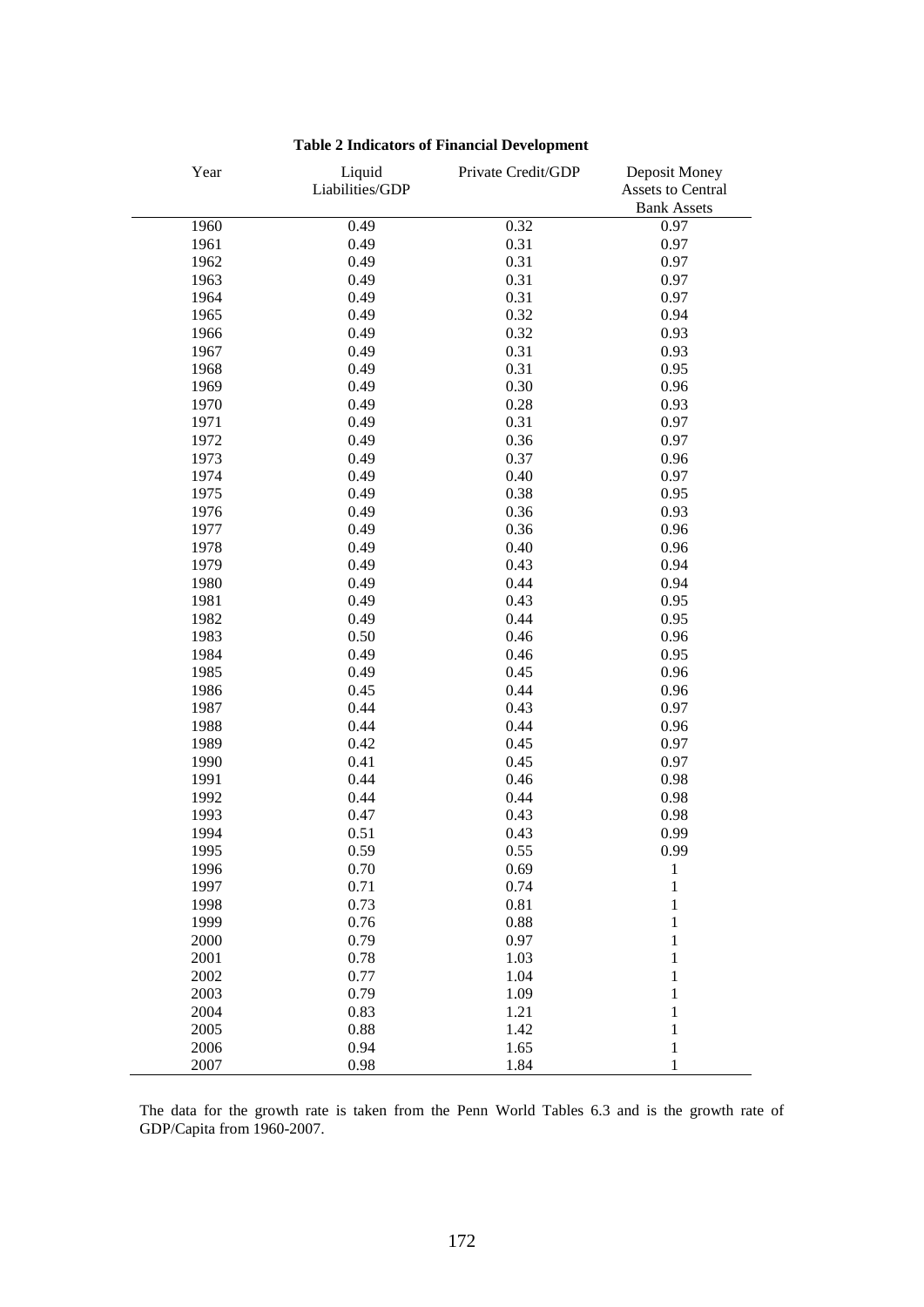### **4. THE MODEL**

In using Markov-switching models, the first challenge is to determine the true number of regimes. Looking for the number of regimes is equivalent to looking for the number of regression lines that will best fit the data. The idea behind regime switching models is that the parameters of the underlying data generating process of the observed time series vector  $\psi_t$ , depends on an unobservable regime variable

*t s* , the probability of being in a certain state. If there is insufficient information in the series, the regime classification will be weak. Badly parameterised switching models may not be an improvement over models that do not allow for switching. I apply a regime classification measure (RCM) introduced by Ang and Bekaert (2002). The RCM provides a measure of the information of regime switches available in the data. The measure relies on the estimated filtered probabilities of the states from the model that indicate the likelihood of a particular regime. The RCM is given by the following:

$$
RCM = 400X \frac{1}{T} \sum_{t=1}^{T} ps_{1,t} (1 - ps_{1,t}), (1)
$$

where  $ps_{1,t}$  is the smoothed probability of being in regime 1 at time t, and the constant normalises the statistic to between 0 and 100. The same method can be applied to  $ps_{2,t}$ . In the case of a perfect regime classification, the inferred state probability for a particular data point would be 0. A statistic of 100 indicates no regime classification. Here, the RCM for state 1 is 7.03 and for state 2 is 29 indicating that both regimes are well defined.

An AR(1) model of growth is chosen using the S.I.C. and A.I.C. criterion. Therefore, I assume there are two possible states of nature and that in each state, growth follows an AR(1) process.

$$
y_{it} = \alpha_{st} + \beta_{1st} y_{it-1} + \varepsilon_{it}^{st},
$$
  
\n
$$
\varepsilon_{it}^{st} \sqcup i.i.d.N(o, \sigma_{st}^2)
$$
 (2)

 $y_{it}$  is the growth rate of country i in period t.

 $s_t$  is the state that is in effect at time t.

To allow the transition probabilities to depend on financial development in order to explain the probability of switching from one regime to another, we follow the method of Diebold et al (1994). Then, the first order Markov chain is:

$$
p[s_t = 1 | s_{t-1} = 1] = p_{11}(\psi_t)
$$
  
\n
$$
p[s_t = 2 | s_{t-1} = 2] = p_{22}(\psi_t)
$$
  
\n
$$
p[s_t = 2 | s_{t-1} = 1] = p_{12}(\psi_t)
$$
  
\n
$$
p[s_t = 1 | s_{t-1} = 2] = p_{21}(\psi_t)
$$
\n(3)

where  $\psi_t$  is the vector containing the level of financial development at time t.

Under the two-state model, the universe of possible occurrences is split into two states of the world,  $s_i$ ,  $i = 1, 2$ , corresponding to two regimes. It is assumed that  $y_t$  switches regime according to some unobserved variable,  $s_t$ .

The Markov processes are thus not path dependent as the probability distribution of the state at any time t depends only on the state at time t-1. If a variable follows a Markov process, all that is required to forecast the probability that it will be in a given regime during the next period is the current period"s probability and a set of transition probabilities.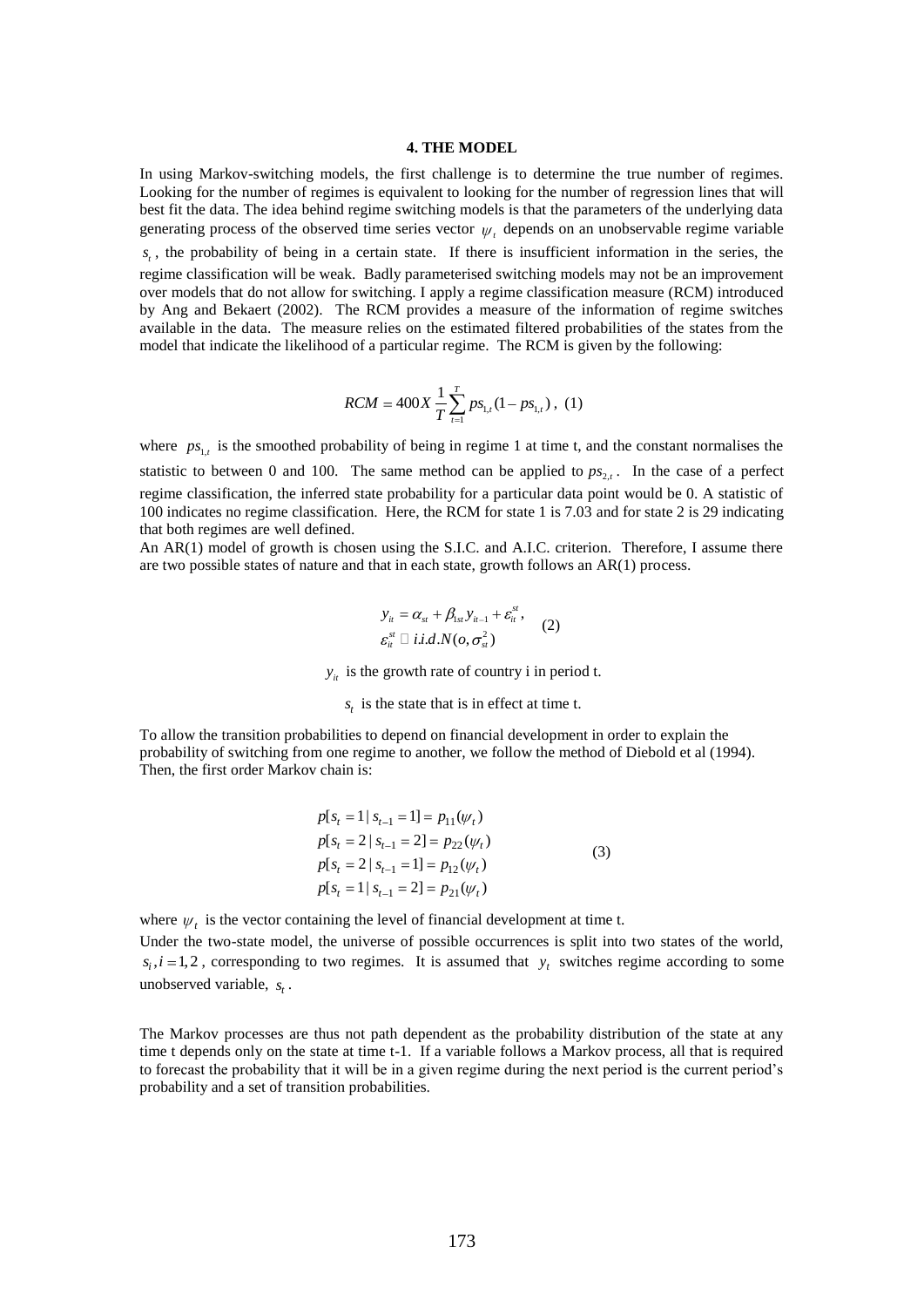The transition matrix is

$$
\mathbf{P}(t) = \begin{bmatrix} p_{11}(t) & p_{12}(t) \\ p_{21}(t) & p_{22}(t) \end{bmatrix} (4)
$$

The transition probabilities are modelled as a logistical functional form such as:

$$
p_{11} = \frac{\exp(\beta_{11}(1) + \beta_{11}(2) * \mu_{i})}{(1 + \exp \beta_{11}(1) + \beta_{11}(2) \mu + \exp(\beta_{12}(1) + \beta_{12}(2) * \mu_{i})}
$$
  
\n
$$
p_{12} = 1 - \frac{\exp(\beta_{12}(1) + \beta_{12}(2) * \mu_{i})}{(1 + \exp \beta_{11}(1) + \beta_{11}(2) \mu + \exp(\beta_{12}(1) + \beta_{12}(2) * \mu_{i})}
$$
  
\n
$$
p_{21} = 1 - \frac{\exp(\beta_{21}(1) + \beta_{21}(2) * \mu_{i})}{(1 + \exp \beta_{21}(1) + \beta_{22}(2) \mu + \exp(\beta_{22}(1) + \beta_{22}(2) * \mu_{i})}
$$
  
\n
$$
p_{22} = \frac{\exp(\beta_{21}(1) + \beta_{21}(2) * \mu_{i})}{(1 + \exp \beta_{21}(1) + \beta_{22}(2) \mu + \exp(\beta_{22}(1) + \beta_{22}(2) * \mu_{i})}
$$
  
\n(5)

Maximisation of the likelihood function is not straightforward and employs the iterative E-M algorithm. The EM algorithm calculates the expectations of the smoothed transition probabilities conditional upon the parameters. The parameters are then amended conditional upon the smoothed transition probabilities. This process continues until maximisation is achieved. Full details are given in Hamilton (2004: 685-696).

### **5. RESULTS**

I find that there are two unobserved states of growth; low growth and high growth, and that the economy periodically switches between these two states. The results are presented in Table 3.

### **Table 3 Results of two-state Markov Switching Model with Time-varying Transition**

|                            | <b>Probabilities</b>       |                      |
|----------------------------|----------------------------|----------------------|
|                            | State 1 (High Growth)      | State 2 (Low Growth) |
| <b>Average Growth Rate</b> | $4.56***$                  | $-0.35*$             |
| Volatility                 | $1.74*$                    | $3.93*$              |
| Probabilities              | $P_{11} = 0.95$            | $P_{22} = 0.64$      |
|                            | Log Likelihood $= -131.81$ |                      |

\*\*\*Denotes significance at 1% level, \*\* Denotes significance at 5% level, \* Denotes significance at

#### 10% level

In regime 1, the average growth rate is 4.5%, with a low level of volatility. In regime 2, the growth rate is –0.35% and is more volatile. The probability of remaining in regime 1 at time t, given that it was in regime 1 at time t-1 is 0.95. The regime is very persistent, indicating that once Ireland is in the high growth regime, it is highly likely to remain there. The probability of remaining in the low growth regime is lower but still persistent at 0.64. Figure 2 shows how the growth rate in Ireland has evolved over the sample time period. Ireland enjoyed an annual average growth rate of 4.03%, well above the average for industrialised countries (2.1%). The Celtic Tiger Era is clearly picked up and is characterised by sustained levels of high growth. The graph shows that for most of the sample period, Ireland enjoyed positive growth rates and that periods of lower growth were of relatively short duration. The series is characterised by episodes of sharp fluctuations, usually corresponding to external worldwide shocks. The model therefore appears to explain the Irish growth experience quite well. Easy access to credit has been argued to be one of the causes of the recession. Therefore, it is possible that, if the current growth rates were included in the analysis, an additional "collapse" type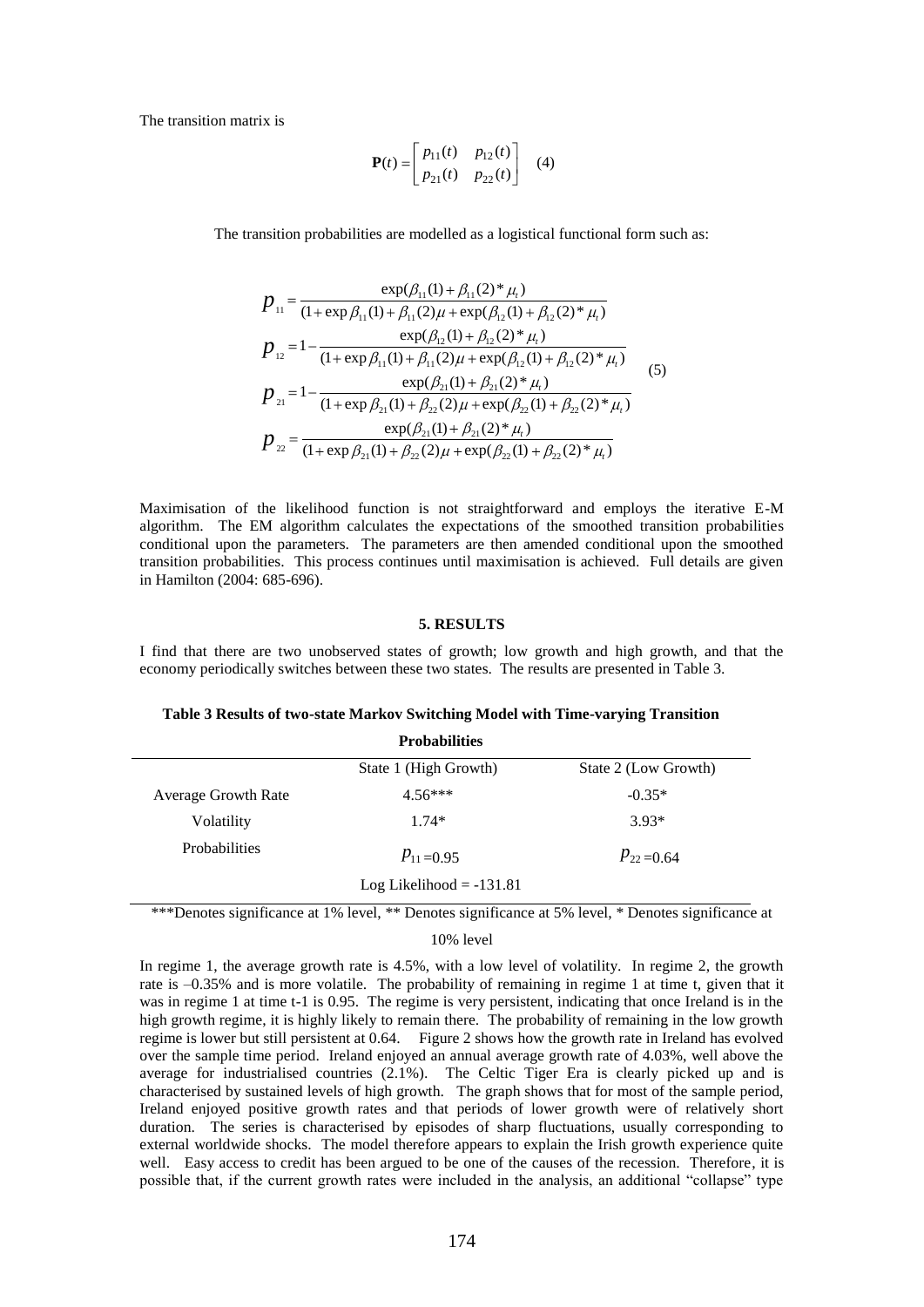regime would be identified. This would indicate that, for a developed economy like Ireland, there may be an optimal level of financial development.<sup>2</sup>



**Figure 2: Average Growth and Annual Growth in Ireland from 1960-2007**

One question I would like to address is what will happen should financial development in Ireland fall. By calculating the expected duration of remaining in each regime, it is possible to estimate this. First, I calculate the expected duration of remaining in each regime when financial development is as given in the model. I then re-estimate the model and calculate the expected duration of remaining in each state when financial development falls by 5%, by 10% and by 20%.

If the transition probabilities differ across states, then the expected duration will also differ across states. The expected duration of remaining in a particular state, *j,* can be calculated from the transition probabilities. Let  $D_j$  denote the number of periods the system is in state *j*. Then the probability of remaining k periods in state j is:

$$
P(D_j = k) = P_{jj}^{k-1} (1 - P_{jj}),
$$

which implies for the expected duration of that state:

$$
E(D_j) = \sum_{k=0}^{\infty} kP(D_j = k) = \frac{1}{1 - P_{jj}}
$$
 (6)

From (6), we can calculate the expected duration of remaining in each regime.

 2 Financial Development as measured here.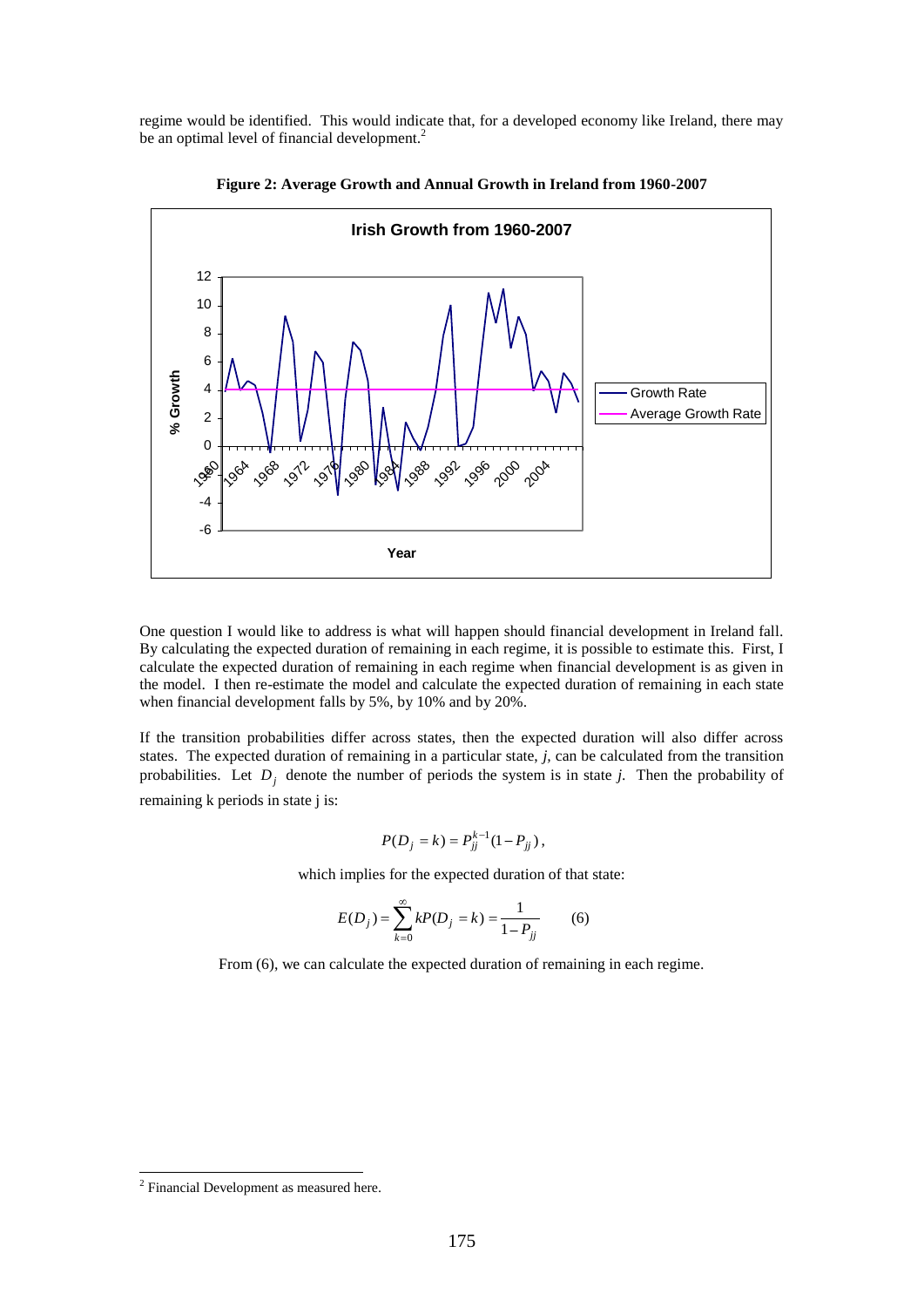|                                               | $1 - F_{ii}$  |            |  |
|-----------------------------------------------|---------------|------------|--|
|                                               | State 1       | State 2    |  |
| Expected duration (from the model)            | $14.49$ years | 2.98 years |  |
| Expected duration when F.D. is reduced by 5%  | $12.5$ years  | 3.31 years |  |
| Expected duration when F.D. is reduced by 10% | $10.1$ years  | 3.93 years |  |
| Expected duration when F.D. is reduced by 20% | 8.26 years    | 4.97 years |  |

Table 5: The Expected Duration of Remaining in Each Regime  $E(D_j) = \frac{1}{1 - P}$ 

It is clear that the expected duration of remaining in the high growth state is far higher than the expected duration of remaining in the low growth state for all levels of financial development. That is, the Irish economy will experience higher growth more often than lower growth, irrespective of financial development levels. This is to be expected as industrial countries tend to have relatively stable, positive growth rates. The expected duration of the low growth regime is relatively short. The models tell us that once Ireland enters a period of slow growth, the economy is likely to remain there for approximately three years. However, as the level of financial development falls, it is clear that the expected duration of remaining in the low growth state increases. The implication is that if financial development in Ireland falls by 20%, then the economy will remain in the low growth state for an additional two years. Conversely, the expected duration of remaining in the high growth regime falls as the level of financial development falls. Therefore, I conclude that financial development not only mitigates volatility but also leads to higher long-term growth because a higher level of financial development leads to spending more time in the high-growth regime.

### **6. POLICY IMPLICATIONS**

The results can have important implications for the current predicament of the economy. It would be imprudent to claim that financial development is the only important factor in determining the Irish growth rate. Indeed, there are many factors not within the scope of this paper that play a crucial role in determining the economic performance of any economy and these will need to be considered when implementing new policies. However, what is clear from the results is that maintaining financial development is a key factor for growth. A well functioning financial system is crucial, and confidence in the Irish financial system is currently at an all time low. Bernanke and Gertler (1990, 1995) argue that a reduction in the supply of bank credit is likely to increase the external finance premium which, in turn, decreases real economic activity. Faced with a financial crisis, the first reaction is to minimise short-term effects. The intervention by the government (for example through NAMA and bank bailouts) is intended to contain the current financial crisis and restore access to credit for private firms, prevent capital flight and restore faith in the banking system. The aim now should be to overhaul the financial system in order to reduce risk to investors and taxpayers, and to limit the possibility of future crises.

### **7. CONCLUDING REMARKS**

In this paper I examine the role of financial development on the Irish growth rate while allowing growth to follow a non-linear process. The Irish economy has been particularly badly affected by the current global financial crisis, leaving the Celtic Tiger Era a somewhat distant memory. As a smallopen economy, Ireland was especially vulnerable to a worldwide downturn. Confidence in the Irish financial system has been greatly reduced and lending rates are falling rapidly.

The idea that increasing financial development spurs growth is discussed. In order to examine the impact of falling levels of financial development on Irish growth I apply a two-state time-varying Markov-switching model to Irish data from 1960-2007. I allow the transition probabilities to be governed by the levels of financial development. As easy access to credit has been argued to be a contributory factor to the current financial crisis in Ireland, there are issues to using the preferred measure of the ratio of private credit/GDP alone as a proxy for financial development. Instead, I combine three measures of financial development - the ratio of liquid liabilities to GDP, the ratio of deposit money assets to central bank assets, and the ratio of private sector credit to GDP. However, it is yet not feasible to capture the current crisis period in the analysis due to the lack of available data.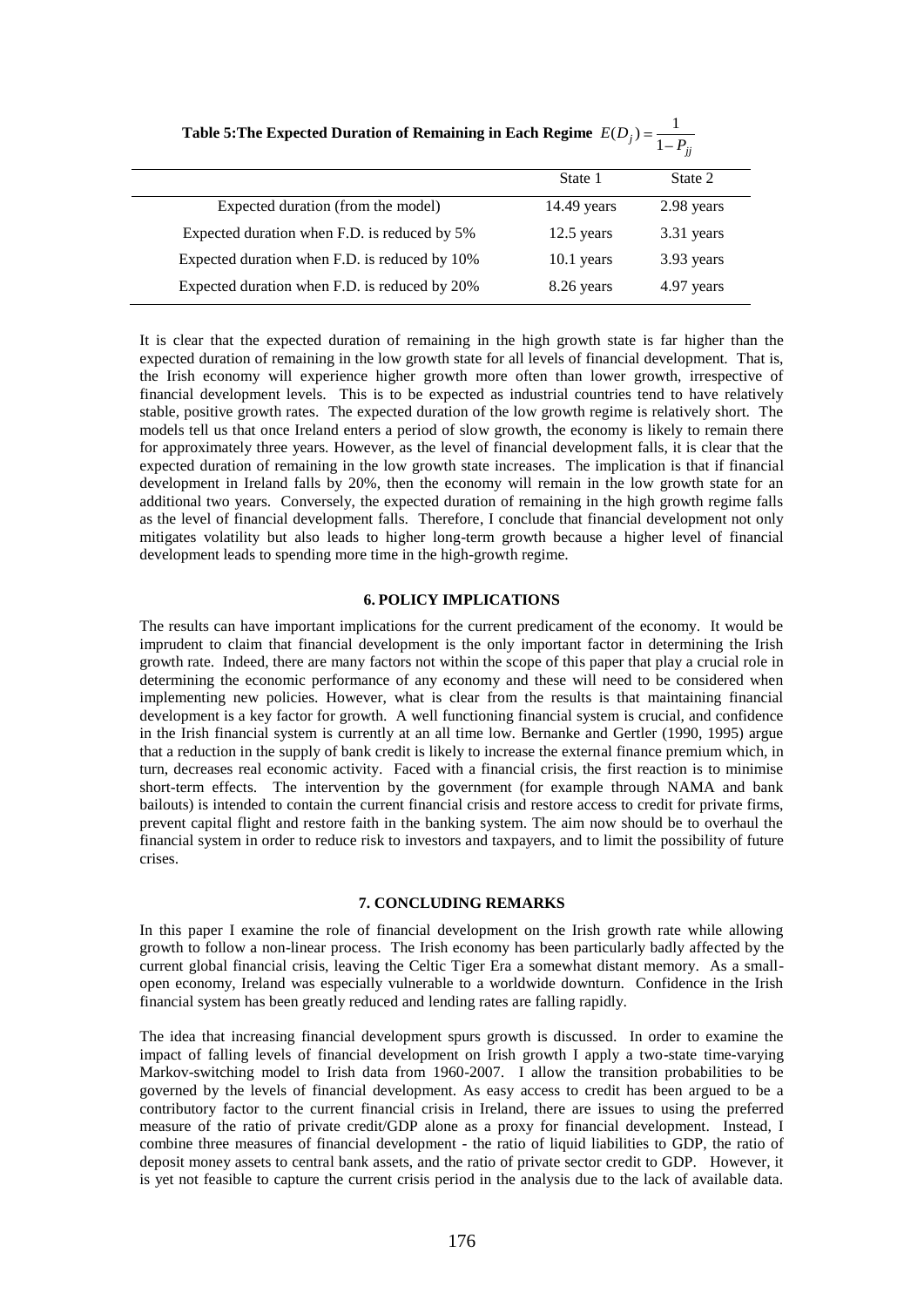Including the crisis period could identify a third "collapse" type regime, pointing to the possibility of there being an optimal level of financial development for developed countries.

I find that the model explains the Irish growth experience quite well. My results show that as the levels of financial development in Ireland increase, so does the growth rate. Higher levels of financial development correspond to more time spent in a high growth, low volatility regime. After calculating the expected duration of remaining in each regime at given levels of financial development, I find that a 20% decrease in the level of financial development will result in remaining in the low growth regime, with a growth rate of approximately -0.35%, for an additional two years.

I conclude that financial development is a driving factor in determining Irish growth. The financial system should help allocate resources efficiently and provide mechanisms to manage risk. However, the financial system can also increase volatility by providing easy access to credit in the presence of inadequate monitoring of the risks. Periods of rapid financial development are often observed immediately before a financial crisis. Although eliminating financial crises is almost impossible, it may be possible to lower the risk by focusing on fundamentals such as creditor rights, adequate regulations etc. as the ability of an economy to accommodate a shock will be crucial in determining the long-run growth performance of a country. The question also remains as to how to accurately measure financial development and whether an optimal level of financial development exists after which point, loosening credit constraints further can ultimately harm growth.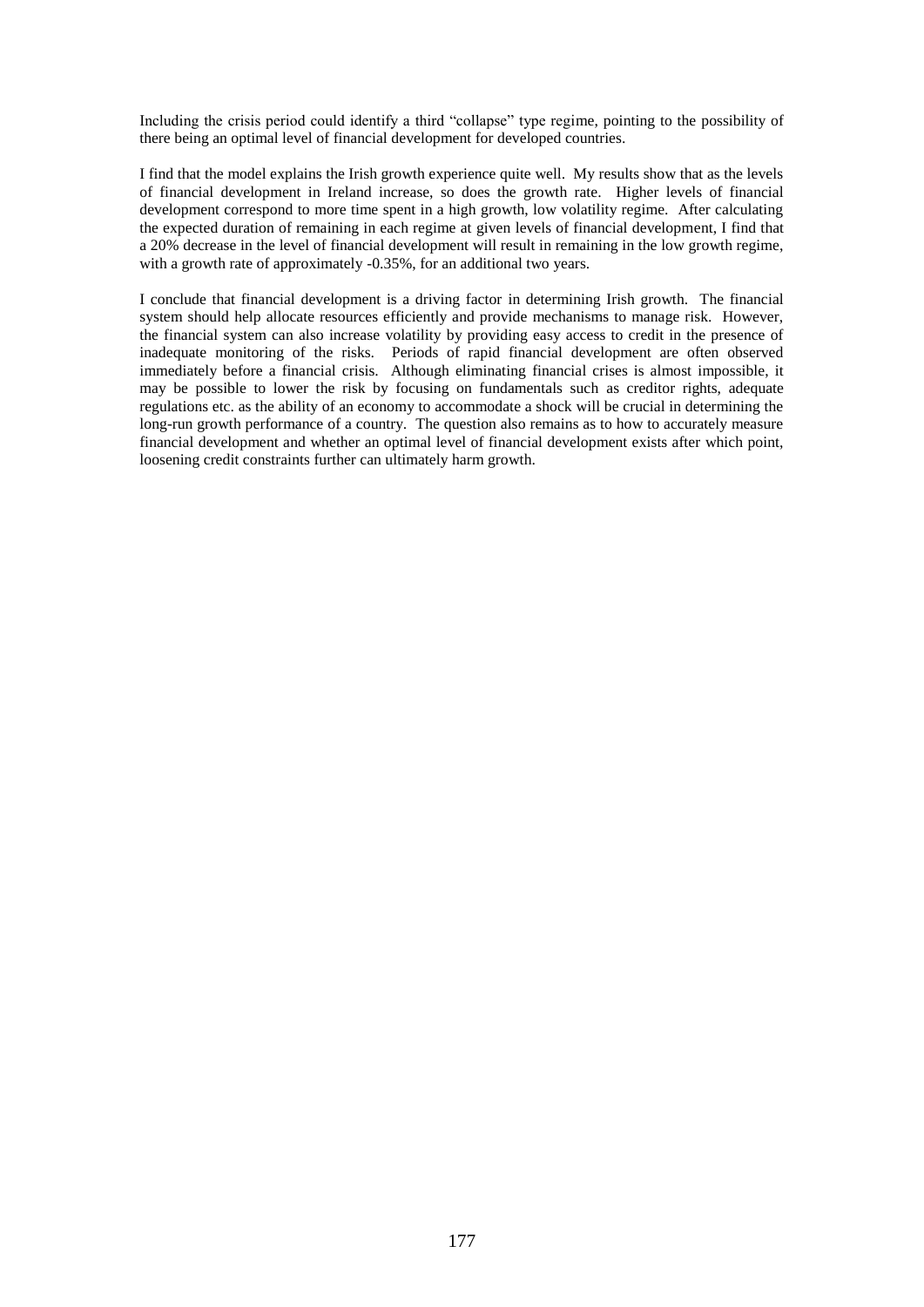### **REFERENCES**

Aghion, P., Angeletos, G.M., Banerjee, A. and Manova, K. (2005), "Volatility and Growth: Credit Constraints and Productivity-Enhancing Investment", *mimeo,* Harvard University and MIT.

Aghion, Philippe and Banerjee, Abhijit (2005), *Volatility and Growth.* Oxford University Press.

Ang, A. and Bekaert, G. (2002), "Regime Switching in Interest Rates", *Journal of Business and Economic Statistics*, 20(2), 163-182.

Artis, M.J., Kontolemis, Z.G. and Osborn, D. (1995), "Classic Business Cycles for G7 and European Countries", *CEPR Discussion Papers 1137*, CEPR Discussion Papers.

Arellano, C. and Ramanarayanan, A. (2008), "Default and the Term Structure in Sovereign Bonds", *University of Minnesota mimeo.*

Beck, T., Demirguc-Kunt, A. and Levine, R. (2000) "A New Database on Financial Development and Structure", *World Bank Economic Review,* 14, 597-605.

Beck, T and Demirguc-Kunt, A (2009), "Financial Institutions and Markets Across Countries and Over Time: Data and Analysis", *World Bank Policy Research Working Paper* No. 4943, June 2009.

Beck, T., and Levine, R. (2004), "Stock Markets, Banks and Growth: Panel Evidence", *Open Access Publications from Tilburg University*.

Beck, T., Levine, R. and Loayza, N. (2000) "Finance and the Sources of Growth", *Journal of Financial Economics*, 58(1-2) pp. 261-300.

Bergin, A., Conefrey, T., Fitzgerald, J. and Kearney, I. (2009), "Recovery Scenarios for Ireland", *Dublin:* The Economic and Social Research Institute Research Series No. 7.

Bernanke, Ben S, 1983 "Nonmonetary Effects of the Financial Crisis in Propagation of the Great Depression.," *[American Economic Review,](http://ideas.repec.org/s/aea/aecrev.html)* 73(3), pp257-76.

Bernanke Ben, M Gertler (1995), "Inside the Black Box: The Credit Channel of Monetary Policy Transmission", *Journal of Economic Perspectives*, 9 (4), 27-48

Brooks, C. and Persand, G. (2001), "The Trading Profitability of Forecasts of the Gilt Equity Yield Ratio", *International Journal of Forecasting*, 17, pp.11-29.

Caprio, G. and Demeriguc-Kunt, A. (1998), "The Role of Long-term Finance: Theory and Evidence", *World Bank Research Observer*, Oxford University Press, volume 13(2), pp171-89.

Chang, S. and Ho, T. (2007). "Risk-return Tradeoffs in Emerging Markets: Evidence from a Markovswitching Model"., *Shih Hsin University Working Paper.*

Demetriades, P. and Hussein, K.A. (1996), "Does Financial Development cause Economic Growth?", *Journal of Development Economics* 51, 387-411.

Diebold, F., Lee, J.H. and Weinbach, G. (1994), "Regime Switching with Time varying Transition Probabilities". In Colin P. Hargreaves, editor, *Non-stationary Time Series Analysis and Cointegration*, pp283-302. Oxford University Press.

Diebold, F. and Rudebusch, G. (1999), "Measuring Business Cycles: A Modern Perspective", chapter in Diebold, F. and Rudebusch, G. *Business Cycles: Durations, Dynamics and Forecasting*, Princeton University Press.

Diebold, F., Lee, J.H. and Weinbach, G. (1994), "Regime Switching with Time varying Transition Probabilities". In Colin P. Hargreaves, editor, *Non-stationary Time Series Analysis and Cointegration*, pp 283-302. Oxford University Press.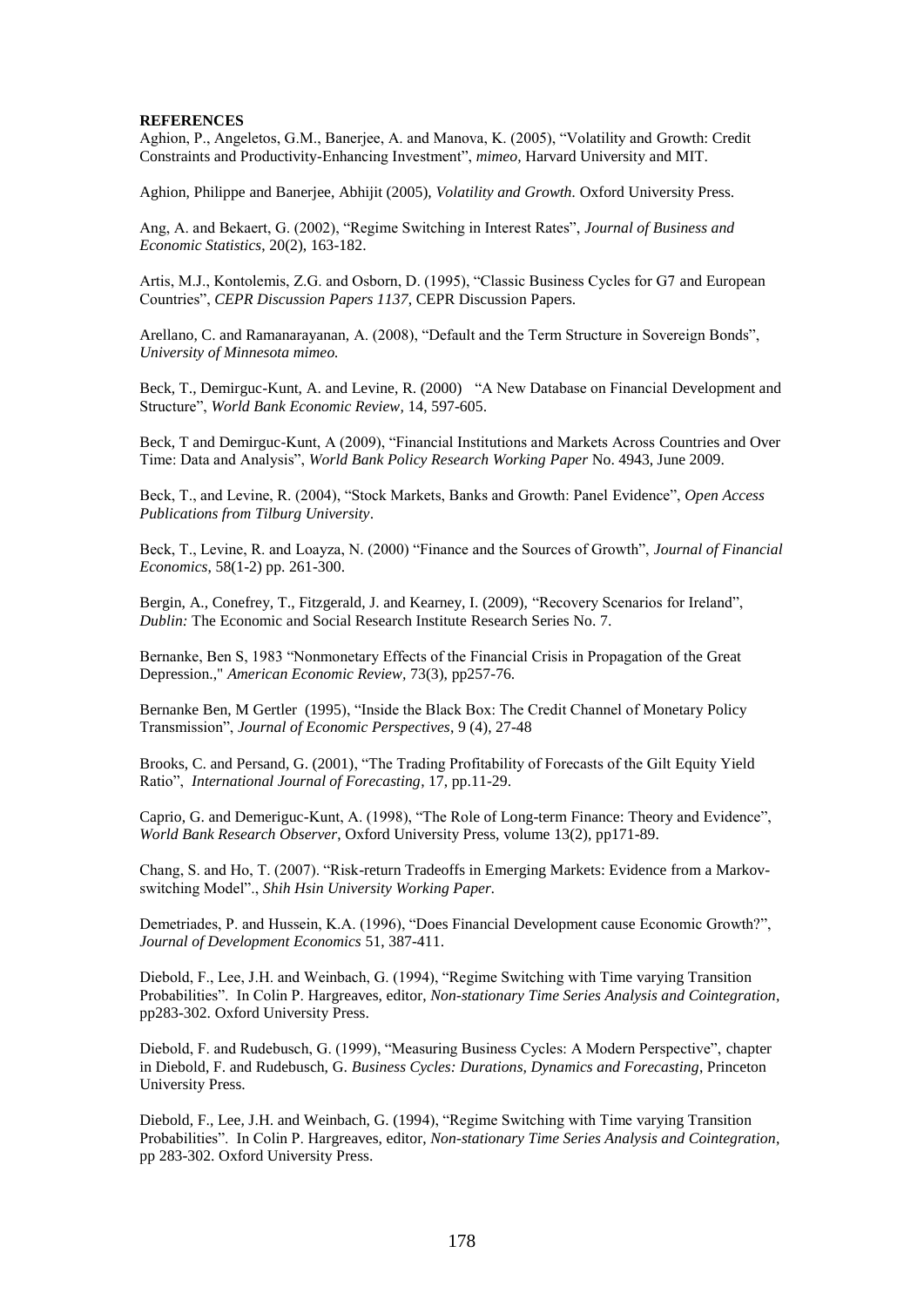Eckstein, O and Sinai, A. (1986), "The Mechanisms of the Business Cycle in the Postwar Era", in Robert Gordon, *The American Business Cycle: Continuity and Change*, Chicago: University of Chicago Press

Engel, C. and Hakkio, C. (1996), "The Distribution of Exchange Rates in the EMS", *International Journal of Finance and Economics*, 1(1), pp 55-67.

Everett, M. and Kelly, J. "Financial Liberalisation and Economic Growth in Ireland" *Central Bank of Ireland Quarterly Bulletin*, 2004 – [cbfsai.ie](http://www.cbfsai.ie/)

Favara, G. (2003), "An Empirical Re-assessment of the Relationships Between Finance and Growth", *IMF working paper* 03/123.

Filardo, A. (1994), "Business-cycle Phases and their Transitional Dynamics", *Journal of Business and Economic Statistics*, 12 (3), pp 299-308.

Frankel, Jeffrey, and Andrew Rose, 1998, "The Endogeneity of the Optimum Currency Area Criterion," *The Economic Journal*, Vol. 108, No. 449 (July), pp. 1009-25.

Friedman, B.M. (1986), "Money, Credit, and Interest Rates in the Business Cycle", In Gordon, R., ed., *The American Business Cycle: Continuity and Change*. Chicago: University of Chicago Press.

Goldfeld, S.M. and Quandt, R.E. (1973), "A Markov Model for Switching Regressions", *Journal of Econometrics*, 1, 3-16.

Goldsmith, R.W. (1969), *Financial Structure and Development,* New Haven, Conn.: Yale University Press.

Hamilton, J. (1989). "A New Approach to the Economic Analysis of Non-stationary Time Series and the Business Cycle". *Econometrica*, 57:357-384.

Hamilton, J. (1990). "Analysis of Time Series Subject to Changes in Regime". *Journal of Econometrics*, 45:39-70.

Hamilton, J. (1994). *Time Series Analysis*, Princeton University Press.

Heston, Alan, Robert Summers and Bettina Aten (2009). Penn World Table Version 6.3. *Center for International Comparisons of Production, Income and Prices at the University of Pennsylvania* <http://pwt.econ.upenn.edu/>

Honohan, P. (2009), "Resolving Ireland"s Banking Crisis", *The Economic and Social Review,* 40, (2), pp. 207-231.

Honohan, P. and Lane, P. (2009), "Ireland in Crisis", *Vox-eu*, February 28, 2009.

International Monetary Fund (2009), "Ireland and the IMF", *Country report No.09/224.*

Jacobson, T., Lindh, T. and Warne, A. (2002), "Growth, Saving, Financial Markets, and Markov Switching Regimes", *Studies in Non Linear Dynamics and Econometrics*, Berkeley Electronic Press, Volume 5(4).

Kelly, R. and Mavrotas, G. (2003), "Savings and Financial Sector development: Panel Cointegration Evidence from Africa.", *UNU-WIDER discussion paper, 2003/12.*

King, R. G. and Levine, R. (1993), "Finance and Growth: Schumpeter Might Be Right", *Quarterly Journal of Economics,* 108, 717-37.

Kiyotaki, N. and Moore, J. (1997), "Credit Cycles", *The Journal of Political Economy*, 105(2), pp.211- 248.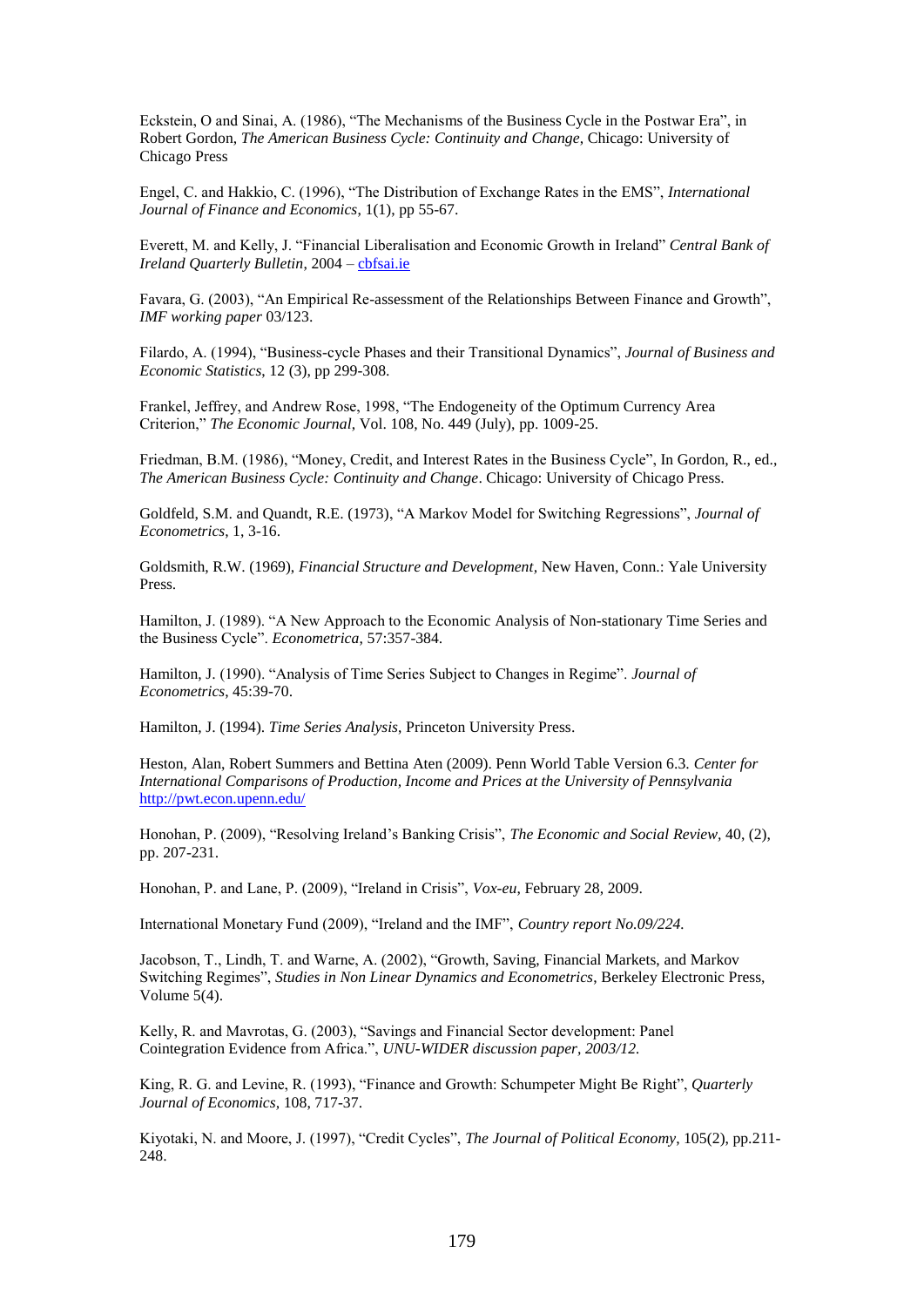Li, H., Squire, L. and Zou, H. (1998), "Explaining Inter-national and Intertemporal Variations in Income Inequality", *Economic Journal* 108: 1-18.

Loayza, N. and Rancieres, R. (2005), "Financial Development, Financial Fragility, and Growth", *IMF working paper* No.05/170.

Mendoza, E (2001), "Credit Prices and Crashes: Business Cycles with a Sudden Stop", *NBER Working Paper*, 2001 – [papers.ssrn.com](http://www.papers.ssrn.com/)

Moolman, E. (2004), "A Markov-Switching Regime Model of the South African Business Cycle", *Economic Modelling*, 21(4), pp. 631-646.

Pritchett, Lant (2000), "Understanding Patterns of Economic Growth: Searching for Hills among Plateaus, Mountains, and Plains", *World Bank Economic Review*, 14(2), pp 221-250.

Raymond, J.E. and Rich, R.W. (1997), "Oil and the Macroeconomy: A Markov State switching Approach", *Journal of Money, Credit, and Banking* 29:193-213.

Stirzaker, D. (2005), *Stochastic Processes and Models*, Oxford University Press: Oxford

Storer, P. (1996). "Separating the Effects of Aggregate and Sectoral Shocks with Estimates from a Markov-switching Search Model", *Journal of Economic Dynamics and Control,* Elsevier, 20(1-3) pp 93-121.

Wurgler, J. (2000): "Financial Markets and the Allocation of Capital", *Journal of Financial Economics*, Volume 58, Issues 1-2, pp. 187-214.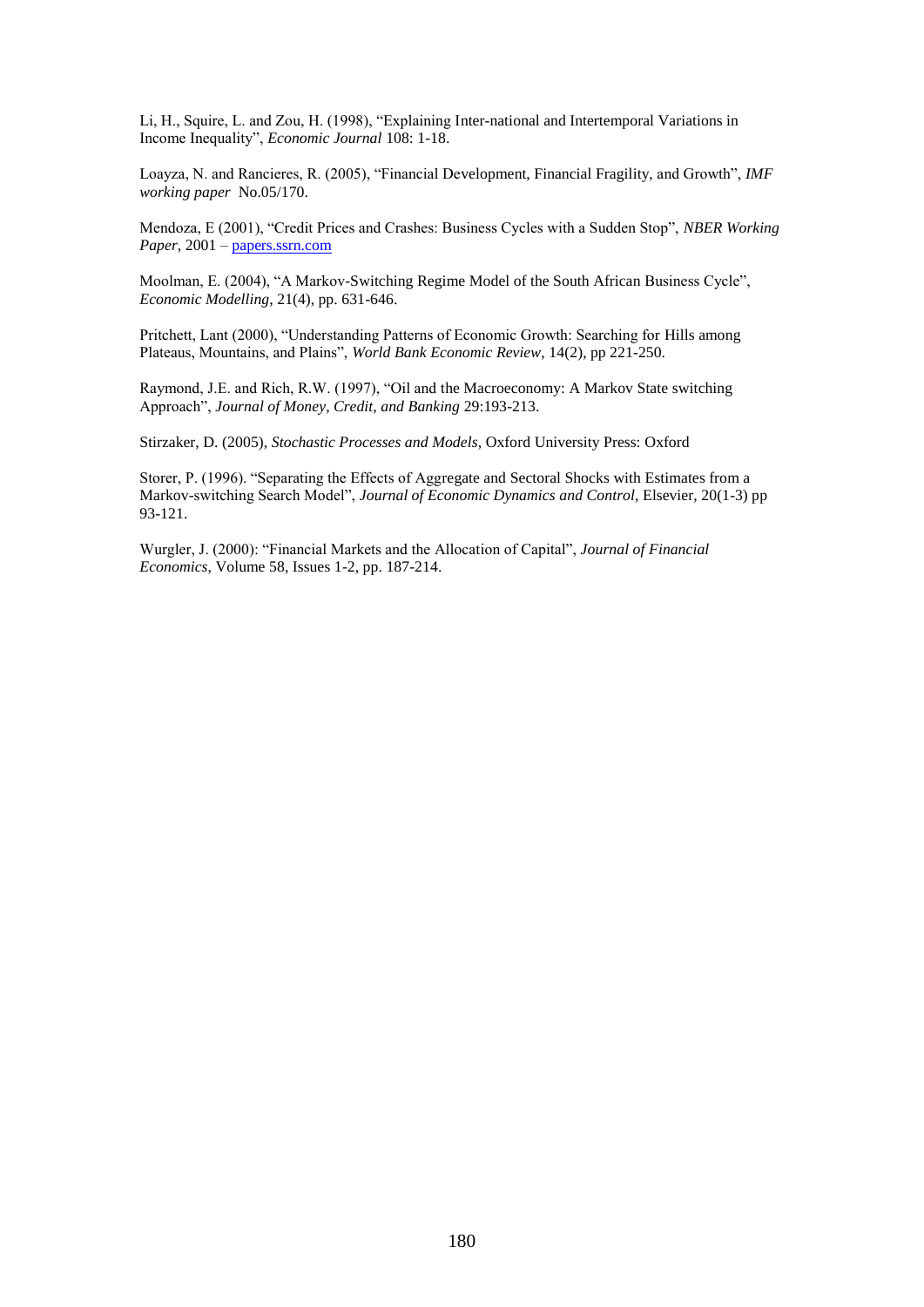# **FIRST VOTE OF THANKS PROPOSED BY FRANK BROWNE, CENTRAL BANK OF IRELAND**

I would like to thank the Society for inviting me to second Julie"s paper. It is indeed a privilege and a pleasure to do so. Julie, in her presentation, has to some extend stolen my thunder by discussing in a candid way the shortcomings in the methodology she is employing. Although this is an excellent paper there is scope for future work.

I am very sympathetic to the idea of looking to financial variables in trying to come to grips with at least some of the underlying forces behind economic growth. It is clear from experience that financial deepening is favourable for economic growth. It is also clear from the current crisis that the financial sector of an economy can over-expand and be inimical to growth. There must therefore be some optimal size of the financial system that promotes growth. Growth would be adversely affected by a level of development that is either less than, or greater than, this optimal level. Although not an expert in this area of economics, it seems to me that the growth/financial depth literature does not seem to have this idea embedded in it. It seems to suggest that whatever measures of financial depth are identified then the bigger these measures the better for growth.

The following consideration is also relevant. I do not think that the financial depth-growth literature on the one hand and the financial crisis – growth literature on the other are one and the same thing. I think that in the financial depth – growth framework, we would not expect to see abrupt transitions between regimes. Rather one regime would tend to emerge from the legacy regime gradually over time rather than abruptly. However, in the financial crisis literature abrupt regime transitions are likely. Indeed, it is very likely that we are experiencing one in Ireland right now.

So what is the optimal size of the financial sector? The benefits in theory of having an efficient financial system are fairly well known: they can lower the cost of financial intermediation and promote growth by conducting the following functions:

- Producing information about participants in banking and financial markets;
- Providing secure and efficient payments media and, in most cases, an efficient payments infrastructure;
- Pooling savings and allocating capital (i.e., financial intermediation);
- Managing and allocating risks;
- Monitoring businesses and borrowers generally;
- Easing external financing constraints facing some firms; and,
- Allowing households and firms alike to smooth expenditures over time and thus attenuate the higher fluctuations in output and income growth that would otherwise occur.

These are the benefits and these have to outweigh opportunity costs of the capital employed to produce these services, i.e., the costs of diverting resources away from other sectors of the economy. When the financial sector becomes bloated (as it did globally in the run up to the current global financial crisis) these costs can be considerable. The growth/financial depth literature does not seem to recognise that there can be a problem of "over-financialisation" of the economy. I think the crisis demonstrates amply that rapid financial sector growth can reflect an unsustainable asset boom rather than improved intermediation and increasing financial depth. To the extent that this misallocates resources which it almost invariably does, then beyond a certain threshold, further financial market development is inimical to growth.

Work carried out at the IMF and elsewhere suggests that persistently high rates of credit growth have been an important leading indicator of future fragility in the banking system, and in many of the countries examined by the IMF, an important leading indicator of systemic collapse. It is also notable that these periods of high growth tend to be preceded by official programmes of financial market liberalisation (in the Irish case we had the reduction in banks' reserve ratios, the ending of credit guidelines, the ending of the interest rate matrix and full liberalisation of forex and capital controls). Again, this analysis does not seem to tackle the issue of a threshold level of financial development.

Up to this threshold, increases in indebtedness represent genuine financial deepening and are positive for growth. Beyond this threshold, increases in indebtedness reduces growth or may, as we have seen in the Irish case over the last couple of years, causes negative growth. So the threshold is the dividing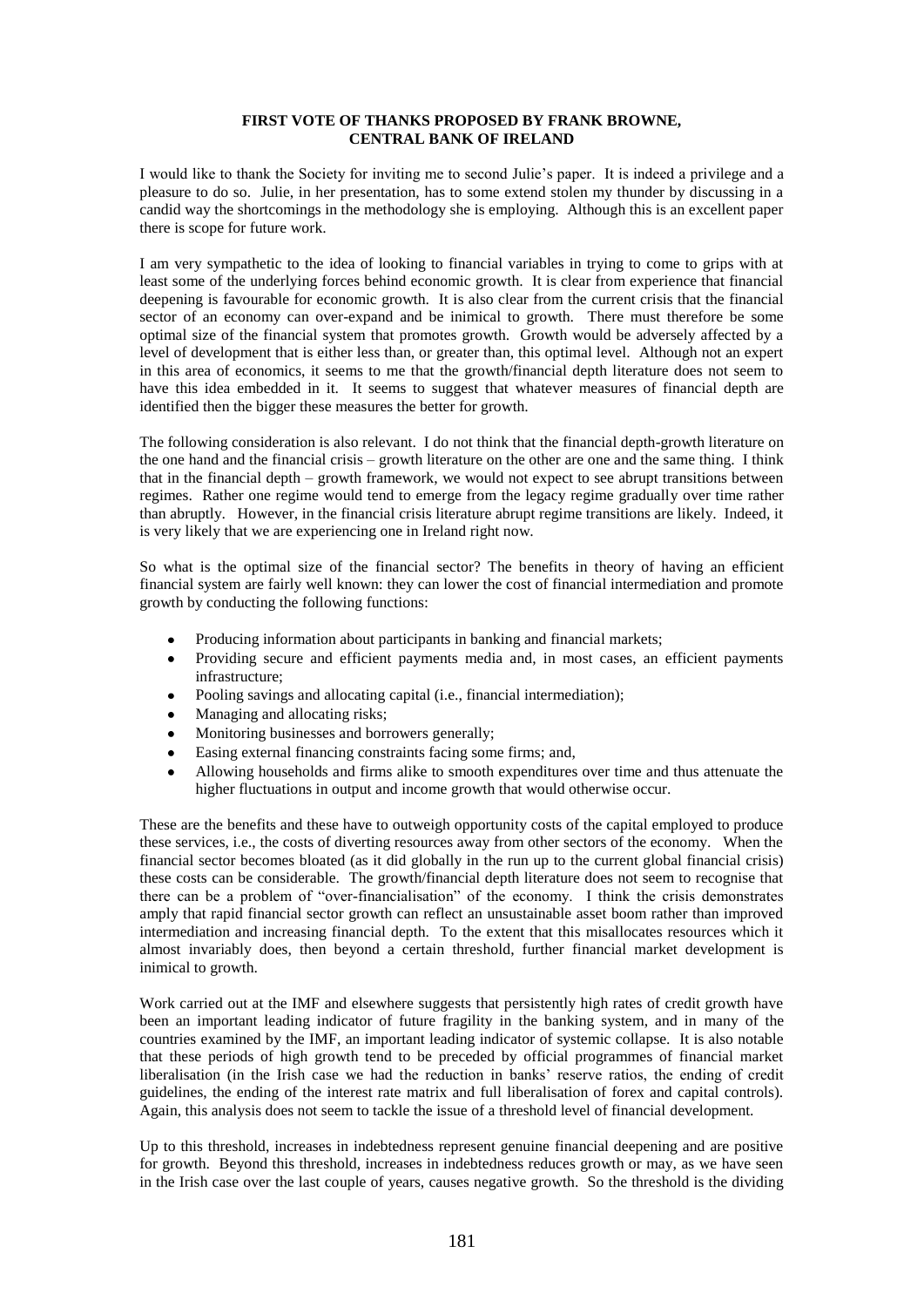line between good and bad lending. The problem is that these adverse consequences are only produced with a lag which could be fairly long. This makes it difficult to identify the threshold in real time. To the extent that loan standards and conditions might be a useful leading indicator of this, then the Irish results of the ECB"s Bank Lending Survey might give us a handle on this.

It would clearly be of great benefit to policymakers to know at what level of indebtedness this threshold is passed. In Julie"s measure of financial depth, indebtedness is still contributing positively to growth well past this threshold. In reality, it was contributing to the worst recession experienced by the Irish state.

To improve on this approach we would need much more data - i.e., the kind of extensive international databanks the IMF has available to it. We could then search for the breakpoint (threshold) in the indebtedness variable. This would be assumed to occur at the point where the explanatory power of "good indebtedness" (low indebtedness growth rates before the breakpoint) on economic growth is maximised and the explanatory power of "bad indebtedness" (high indebtedness growth rates after the breakpoint) on low or negative growth rates is also maximised.

There is another, longer term effect, as to why future economic development might not be so closely associated with further bank loan growth. This argument starts from the proposition that the return to the lending bank is asymmetric in the outcome from the project being funded by the loan. If the project being funded is spectacularly successful, the lending bank still only obtains interest and principal in return while if the project is a total failure, it receives nothing. This asymmetry between upside and downside risks facing the bank can be overcome by the bank requiring suitable collateral for the loan. Collateral is an asset which is the property of the borrower but which must be forfeited to the lender in the event of default on the loan.

But the economic landscape is changing rapidly. The rapidly developing services-based intangible economy, unlike heavy industry and manufacturing, is generally not in a position to offer the kind of collateral a bank would find suitable as security for the loan. Banks may therefore find that the asymmetry in return from supplying loans to this increasingly important part of the economy renders such loans no longer attractive. This type of funding, i.e., the plain vanilla bank loan, may be in the process of becoming an inferior funding instrument as economies develop. Banks have to operate in a world in which corporate borrowers enjoy the privilege of limited liability but cannot offer collateral for loans. The bank does not therefore have an incentive to lend.

I suspect that real financial deepening involves not just the levels of certain financial variables but also how these variables interrelate. In other words, the composition of finance may also be of key importance in understanding the driving forces of growth. An advanced industrial country may not progress if it only has access to the type of funding provided by banks. Beyond a certain level of development, when the services sector of the economy becomes dominant (as it already has in advanced industrial economies), equity-type funding would seem to be essential ingredient to further economic development. This would seem to be bad news for further (good) financial deepening in Ireland since the equity market makes only a minimal contribution to corporate funding of indigenous firms.

In examining financial deepening, we must acknowledge that there is a long-term trend affecting banking, and that trend is one of long-term disintermediation of the banking industry. If this bank disintermediation is asymmetric (as it has been in Ireland leading up to the crisis, with retail deposit growing more slowly than loans) then this is further bad news for financial deepening in Ireland and for the funding possibilities for Irish SMEs without access to international financial markets.

Funding deficits (the shortfall of retail deposits to loans) for most banking systems have increased substantially since the 1990s, although the extent of the increases varied across countries. As I see it, this is the result of banks being increasingly disintermediated on the liabilities side of their balance sheets due to more active portfolio management by households (and probably non-financial firms as well) in the form of increased international portfolio diversification in order to reduce the home country bias in their portfolios. However, neither households nor non-financial firms can easily disintermediate banks on the assets side of banks" balance sheets since they are unable to borrow overseas. This leaves banks increasingly dependent on wholesale funding to fill the gap in their balance sheets. If this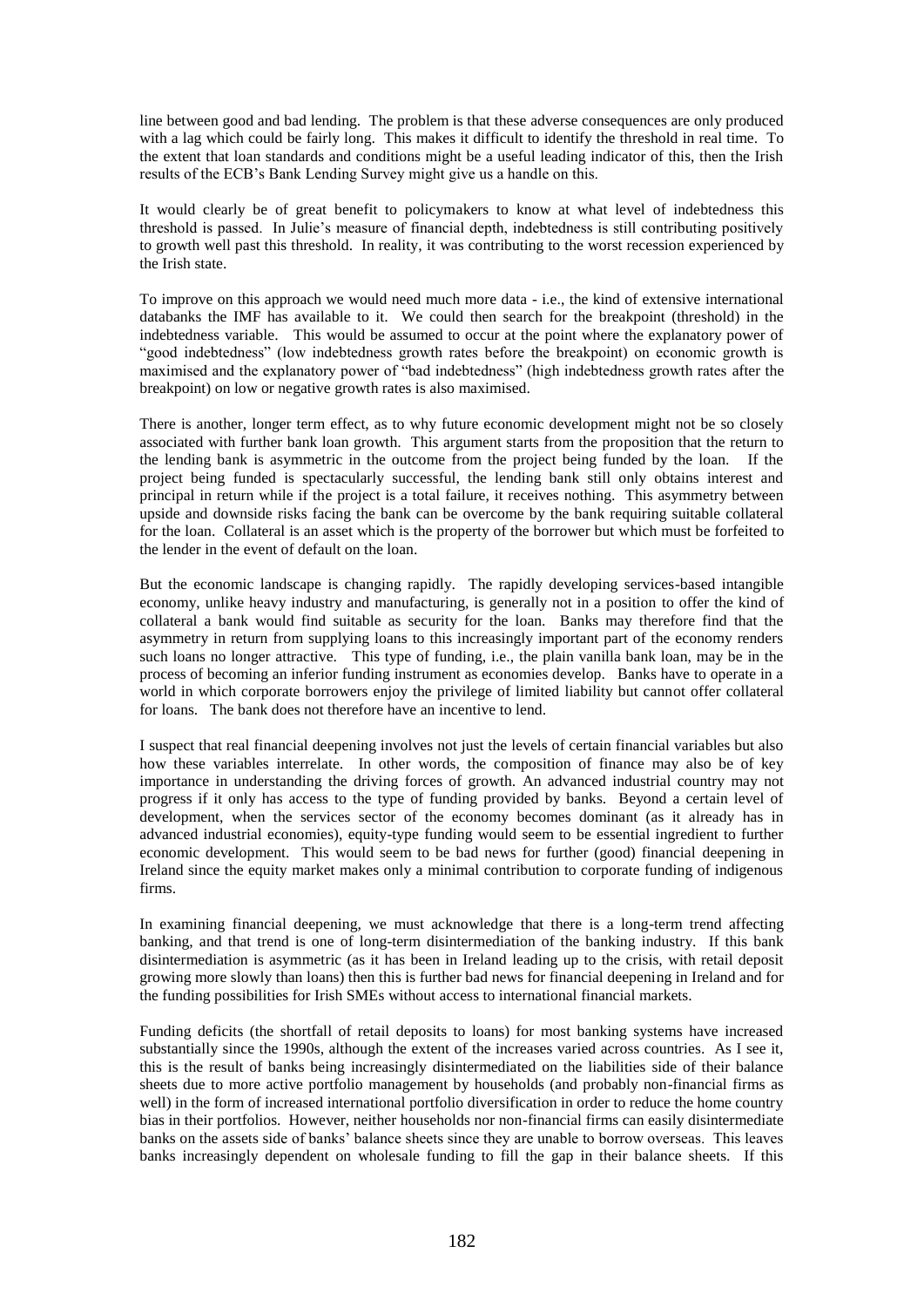interpretation is correct, then the funding deficit is a structural problem for banks, which is set to remain, if not increase further, in the future and for which there is no easy solution.

If banks wean themselves off wholesale funding to get rid of this vulnerability, and they cannot fill the funding gap in their balance sheets, then they will be obliged to cut back on loan supply. Another possibility would be to securitise part of their loan books. This would free up resources for additional lending. However, this does not look like an imminent possibility given the fact that the originate and distribute (OAD) model, of which securitisation is an integral part, is not exactly popular in the wake of the financial crisis.

If, in the future, wholesale funding remains important for the banks, then loan supply may also become more erratic and therefore contribute less to financial deepening and economic growth since wholesale tends to be more erratic than retail funding. The outcome could be even less favourable than this. As just noted, financial markets are under-developed in Ireland. So, financial deepening is little more than bank loan growth (in Julie"s paper it is only loan growth). So, if banks cannot tackle their funding problems and cannot (or do not) have recourse to loan securitisation, then financial "shallowing", rather than deepening, is the prospect – not a good one for indigenous Irish industry.

This brings us to the tricky and controversial area of what actually triggered the crisis. My view is that it was it was an external shock that came in two phases:

- 1. The collapse in the prices of sub-prime funded houses to which many banks had an exposure since this risk had been spread around the world via credit risk transfer (CRT) techniques (August 2007)
- 2. The collapse of Lehmans Brothers (September 2008)

But these shocks occurred in the context of substantial pre-existing vulnerabilities in the Irish financial system, which were highlighted in the Central Bank and Financial Services Authority of Ireland"s Financial Stability Reports:

- 1. The rate of credit growth and the level of indebtedness which were exacerbating the vulnerabilities to a variety of shocks;
- 2. The share of the loan book in the property related sectors which had reached dangerous levels of concentration;
- 3. Declining net interest margins, a vulnerability camouflaged somewhat by very rapid rates of volume growth in bank assets and liabilities;
- 4. A high and growing funding gap, i.e., the gap between assets and the portion of liabilities accounted for by retail deposits rendering the banks' funding very sensitive to an Irish country specific shock; and
- 5. A level of bank provisioning that was already low by international standards were lowered further by the adoption of International Financial Reporting Standards (IFRS).

Arguably, it is these types of vulnerabilities that would foreshadow a regime shift. So one could contend that there were at least 5 or 6 variables pertaining to the banking sector which reflected key vulnerabilities and which were crucial in determining the transition to a new regime. Only one of these is included in Julie"s proxy for financial wealth and this, without any adjustment, would have told a wrong story.

Nevertheless, the regime transition according to Julie"s methodology is a probabilistic event – not an inevitability! The only way one could have ascertained how probable the event might have been would have been to refer to a combination of similar vulnerabilities elsewhere (i.e., in other countries) in the past since we have never had a financial crash in Ireland. This would again mean looking at international experience, which is something I would recommend to Julie in developing her work further.

Recalling Julie"s paper title: "Ireland and the Global Financial Crisis: Growth, Volatility and Financial Development", there is not much discussion in her paper of volatility which I take to mean volatility in output or more likely volatility in output growth. Maybe this has less to do with financial deepening than with monetary policy. The evidence is fairly clear-cut on this: the correlation between output growth volatility and inflation volatility is quite remarkable especially for so-called Anglo-Saxon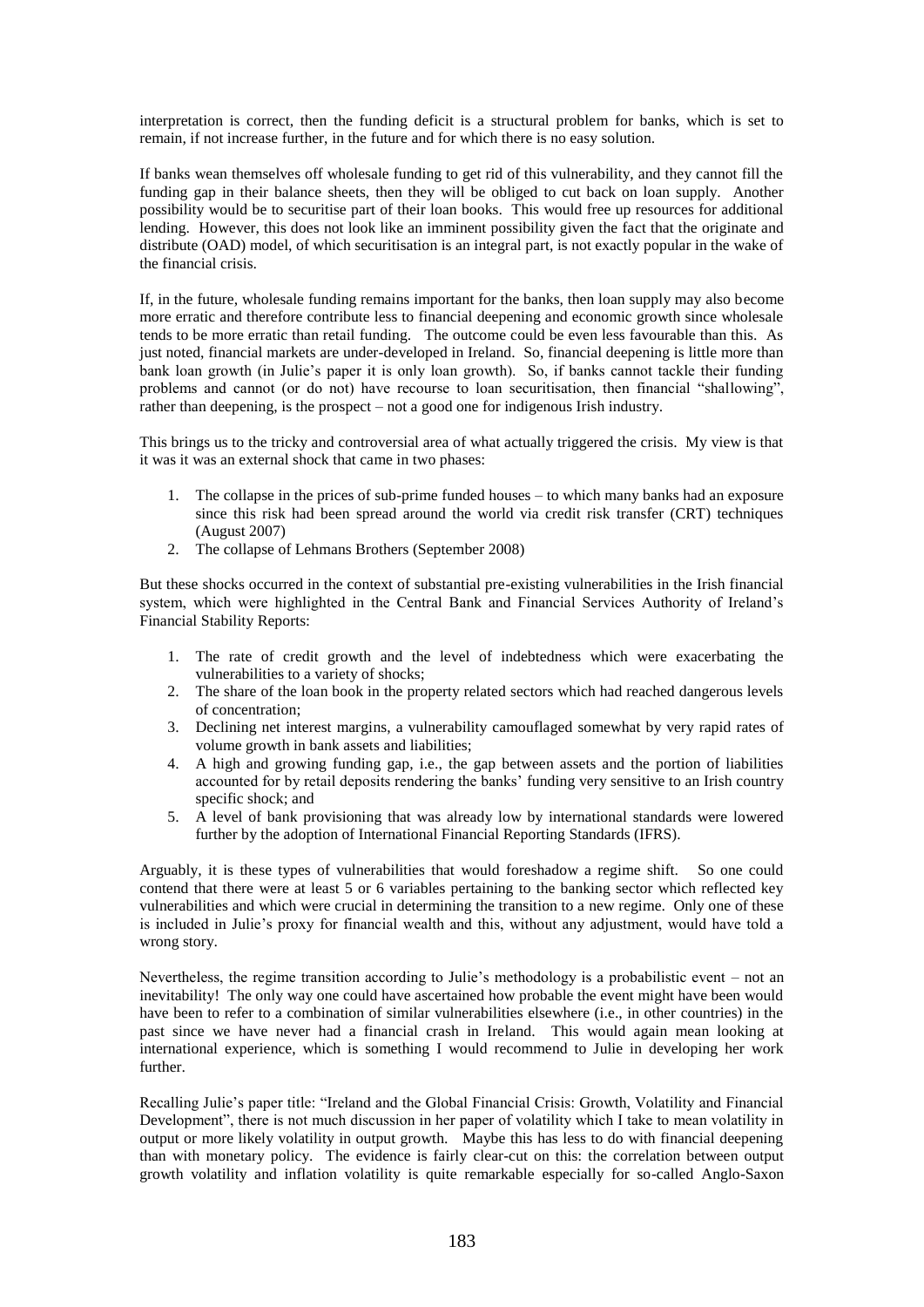countries. The benign effect of many independent central banks being committed statutorily to price stability, or at least giving price stability a top priority, and the favourable effect of this on stability of output growth, is evident in the data.

Probably one of the most telling criticisms levelled against the economic growth and development literature is that it has seemed unable to come up with a fundamental explanation of economic growth. The case is summarised neatly by North and Thomas (1973): "..the factors we have listed (innovation, economies of scale, education, capital accumulation, etc.,) are not causes of growth; they are growth". In their view, the fundamental explanation of comparative growth is differences in institutions. This line of argument maintains that economic institutions matter for economic growth because they shape the incentives of key economic actors in the economy by influencing investment in physical and human capital and technology and the organisation of production.

This means that quantitative variables may not be enough to account for the complexity of financial deepening and its effects on growth. It may be necessary to adjust these quantitative variables for quality. This is very pertinent to the main variable used by Julie to proxy for financial depth – private sector credit. This is because beyond a certain threshold level of loan supply, banks can only supply more by going down the list of creditworthy borrowers. To do this, banks tend to relax lending terms and conditions. The ECB"s Bank Lending Survey for Ireland (but not just Ireland) bears testimony to this. According to Julie"s own theory and measure of financial deepening, the Irish economy should not only not have gone into a deep recession starting in 2007 but should have thrived further in the light of the increasing depth of Irish financial markets as proxied by loan growth. However, corrected for quality (deteriorating loan underwriting), the probability of a regime shift would have increased significantly. This raises a more general point about the need to adjust indicators of financial depth for quality effects.

Again I would like to thank the Society for the opportunity to discuss Julie"s paper and I would like to encourage her in exploring this very important area of research (which I think has become even more important in the wake of the financial crisis) and I would like to wish her the best of luck in doing so.

# **SECOND VOTE OF THANKS PROPOSED BY ROBERT KELLY, CENTRAL BANK OF IRELAND**

The paper presented by Dr. Julie Byrne is most welcome and presents an interesting analysis of the growth implications of financial deepening for Ireland. It is timely for a number of reasons, not least as research focuses on the part played by financial development in the current Irish recession. Ultimately, work of this nature will contribute at the international level, as bodies such as the Basel Committee on Capital Requirements develop measures such as counter-cyclical capital requirements based on similar financial development variables (ratio of private sector credit to GDP) to avoid credit outpacing economic growth. It gives me great pleasure to second the vote of thanks.

The Great Moderation is not discussed in the paper – a trend of reduced output growth volatility is an undeniable stylised fact of all advanced industrial countries since the 1960s. These reductions in volatility have been both very significant and substantial. This poses two natural questions; why did the Great Moderation occur and whether financial deepening has played any part in the moderation of the business cycle?

The paper makes the point that increasing trade and financial integration facilitates the international transmission of shocks. However, a key distinction needs to be made between the transitional period when integration is in the process of being achieved and the effects on financial deepening and the real economy in the steady state when integration is complete. The starting conditions are crucially important. Take the commencement in the 1990s – the standard of living and price level was well below that of our main trading partners. Then "catch-up" growth caused high growth rates relative to our trading partners and converging price levels yielded higher inflation. The creation of the single monetary union introduced very low short term interest rates, when coupled with high inflation resulted in very low or possible negative real interest rates. At the same time, our high growth rates ensured that the return on capital invested in Ireland remained unprecedentedly high while the cost of capital remained low. The more the economy invested, the more inflation accelerated and further lowered the